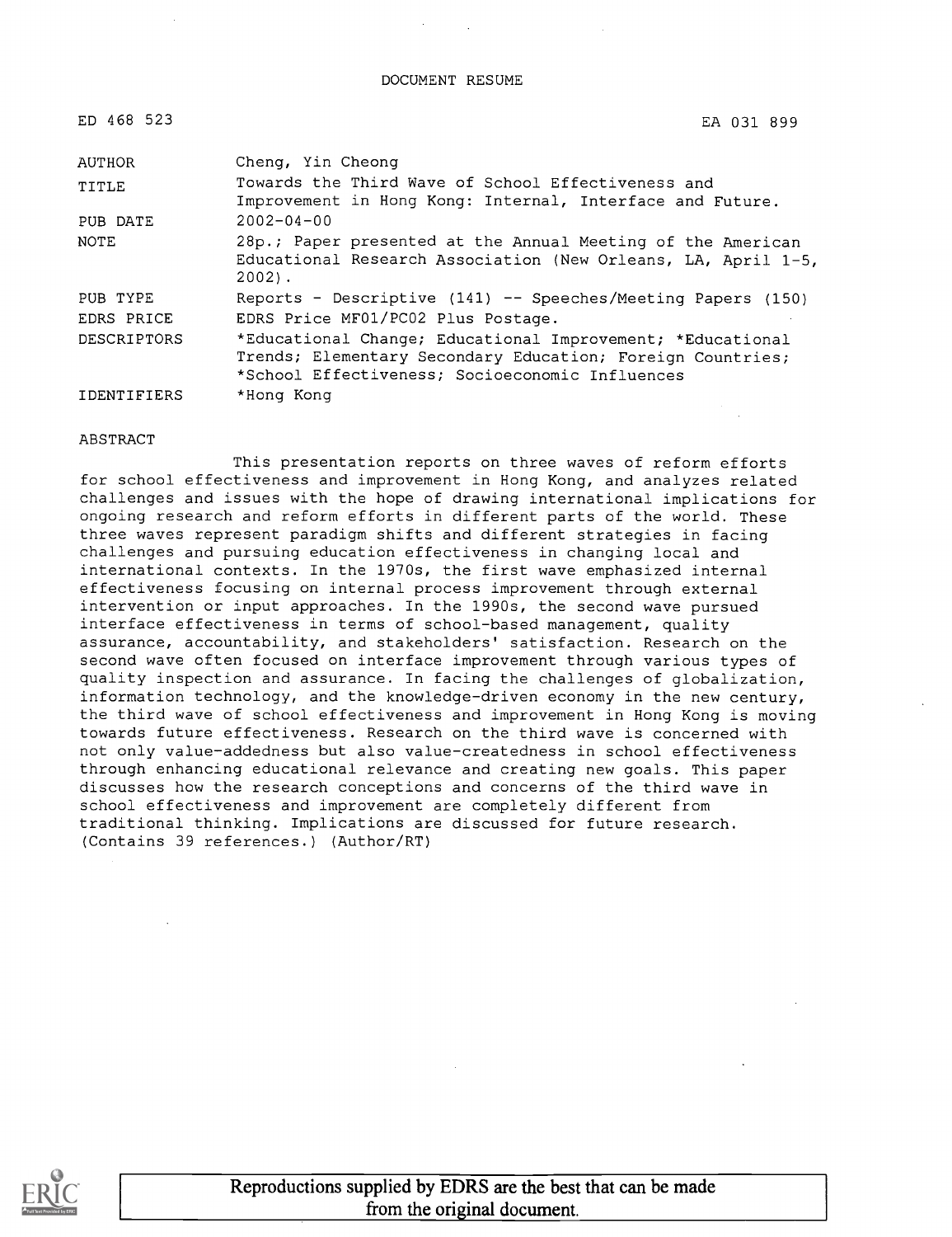$\frac{1}{2}$ 

## Towards the Third Wave of School Effectiveness and Improvement in Hong Kong: Internal, Interface and Future

Yin Cheong CHENG Asia-Pacific Centre for Education Leadership and School Quality Hong Kong Institute of Education Lo Ping Rd., Tai Po, HONG KONG Email: yccheng@ied.edu.hk

> Paper presented at the Annual Conference of American Educational Research Association,

> > New Orleans, USA

1-6 April, 2002

U.S. DEPARTMENT OF EDUCATION Office of Educational Research and Improvement EDUCATIONAL RESOURCES INFORMATION

CENTER (ERIC) This document has been reproduced as received from the person or organization originating it.

Minor changes have been made to improve reproduction quality.

Points of view or opinions stated in this document do not necessarily represent official OERI position or policy.

PERMISSION TO REPRODUCE AND DISSEMINATE THIS MATERIAL HAS BEEN GRANTED BY

 $H$  $\in$  $N$   $\in$ 

1 TO THE EDUCATIONAL RESOURCES INFORMATION CENTER (ERIC)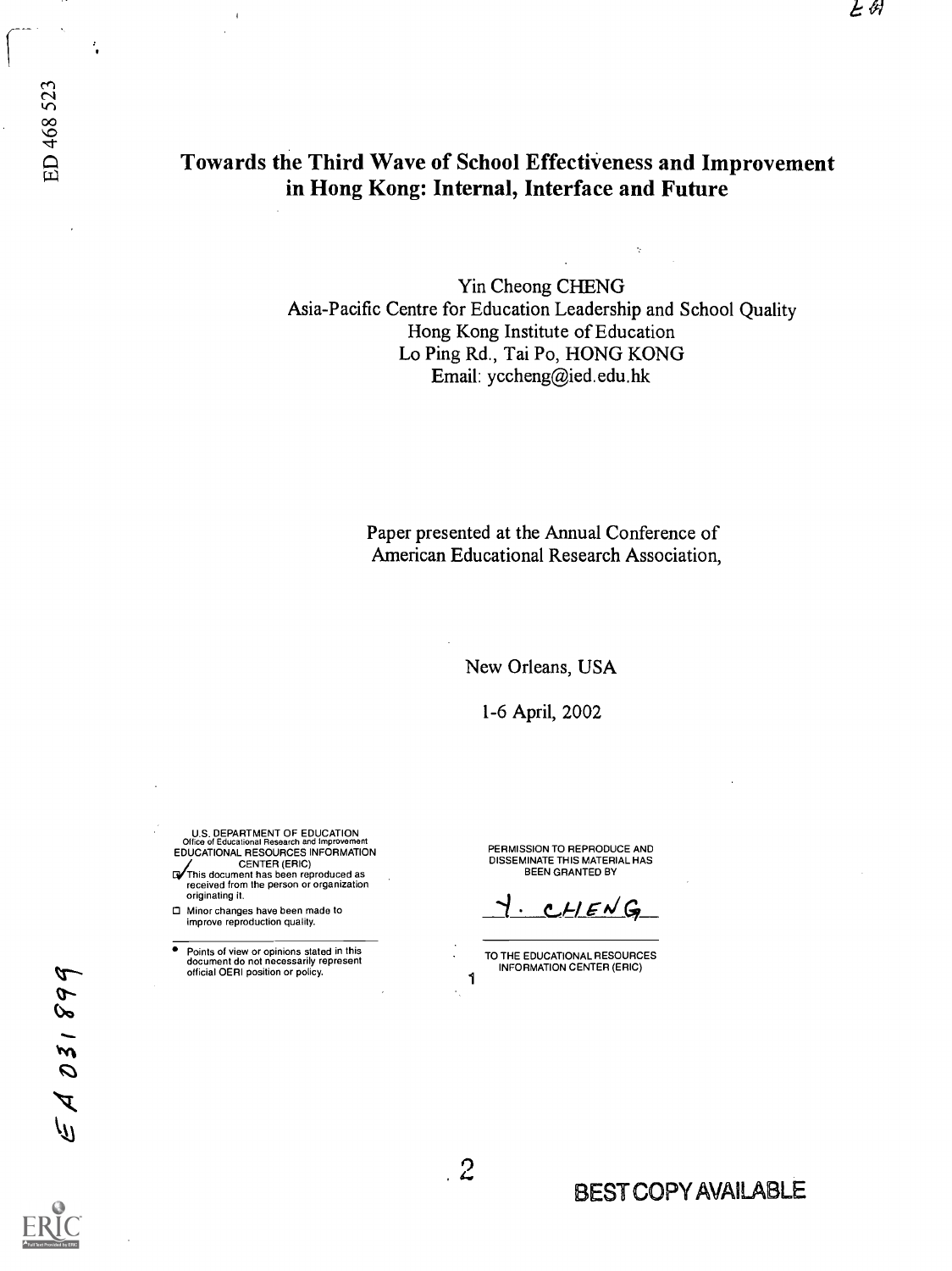## Towards the Third Wave of School Effectiveness and Improvement in Hong Kong: Internal, Interface and Future

## Yin Cheong CHENG

### Abstract

This presentation aims to report three waves of efforts for school effectiveness and improvement in Hong Kong and analyze the related challenges and issues with a hope to draw international implications for ongoing research and reform efforts in different parts of the world.

These three waves represent paradigm shifts and different strategies in facing up challenges and pursuing educational effectiveness in changing local and international contexts. Since the 1970s, the first wave emphasized on *internal effectiveness* with the focus on internal process improvement through external intervention or input approach. Assuming education goals be static, clear and commonly accepted, the research of first wave was mainly concerned with value-added in school effectiveness through improvement of teaching and learning. Since the 1990s, the second wave pursued the interface effectiveness in terms of school-based management, quality assurance, accountability and stakeholders' satisfaction. Assuming organizational adaptation and stakeholders' expectations be the core values of school effectiveness, the research in the second wave often focused on interface improvement through various types of quality inspection and assurance.

In facing the challenges of globalization, information technology, and knowledge-driven economy in the new century, the third wave for school effectiveness and improvement in Hong Kong is moving to pursue *future effectiveness*. Assuming that education goals are changing and should be relevant to the future, the research in the third wave is concerned with not only value-added but also value-created in school effectiveness through enhancing educational relevance and creating new goals. This paper will discuss in detail how the research conceptions and concerns of the third wave in school effectiveness and improvement are completely different from the traditional thinking. Implications will be drawn and discussed for future research.



AERA02/ YC Cheng /HKIEd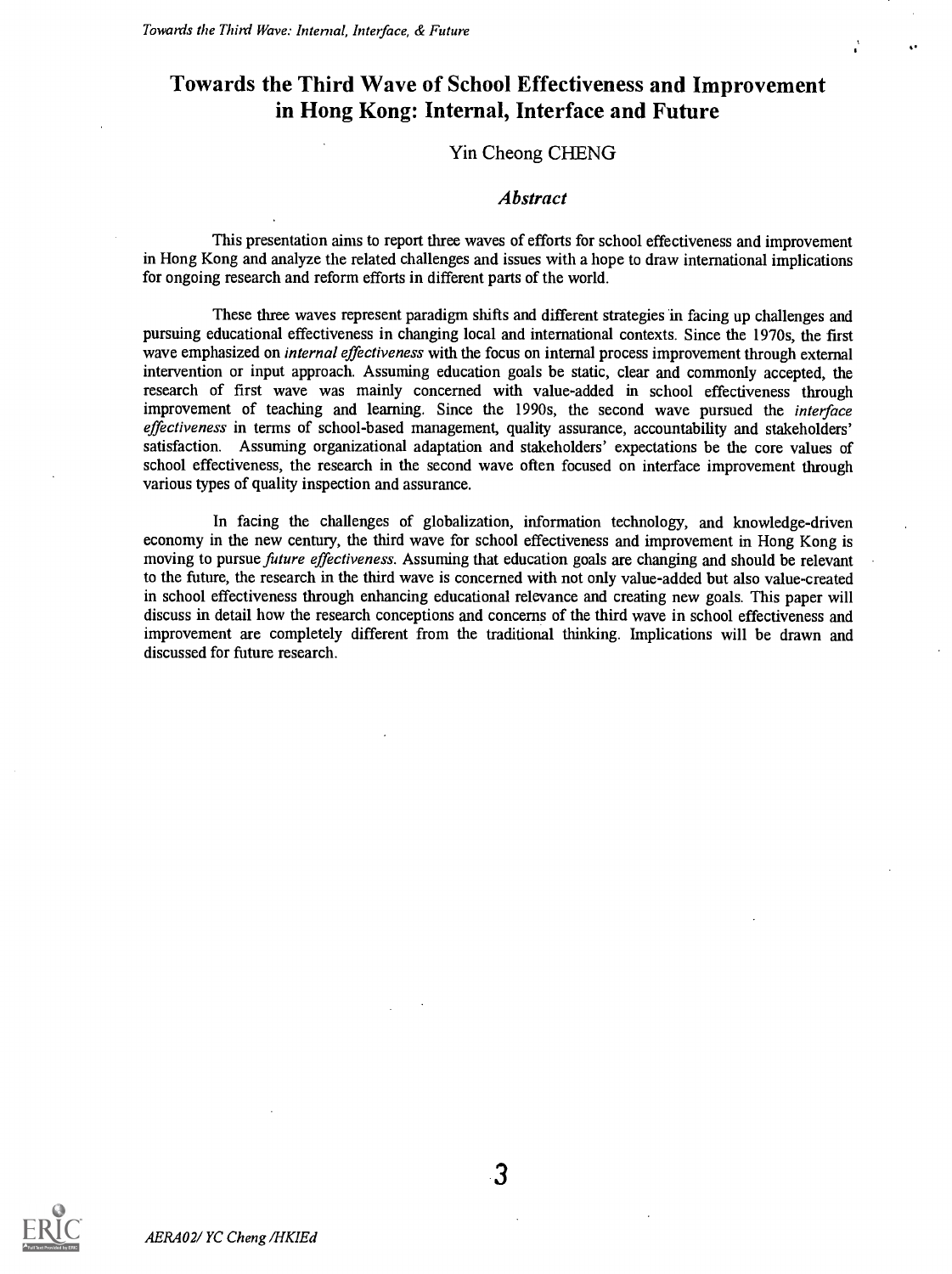$\mathcal{I}_1$ 

## Three Waves in the International Contexts

As an international city and an open society, Hong Kong has been echoing the international trends of education change and reform in different part of the world, particularly the movements in Western societies like Australia, UK, and USA. According to Cheng (2001a), the world-wide education reforms are experiencing three waves since the 1970s. The three waves of reforms are mainly based on different paradigms and theories of education effectiveness, and they result in the employment of different strategies and approaches to changing schools and education. These international movements should be taken as an important reference for us to understand, review, and discuss the education reforms in Hong Kong.

Assuming goals and objectives of education are clear and consensus to all, the first wave of school reforms and initiatives since the 1970s focuses mainly on internal effectiveness, with efforts made to improve internal school performance particularly the methods and processes of teaching and learning. Many changes are government-directed and top-down, with the aim to improve school arrangements and education practices, thus enhancing their effectiveness in achieving the goals and objectives planned at either the site level or the system level. Improvement of teacher and student performance up to identified standards obviously had been a popular and important target for educational reform.

Responding to concerning the accountability to the public and stakeholders' expectation in the 1990s, the second wave of education reform emphasizes interface effectiveness in terms of education quality, stakeholders' satisfaction, and market competitiveness, with most policy efforts aim to ensure quality and accountability to the internal and external stakeholders. Quality assurance, school monitoring and review, parental choice, student coupon, parental and community involvement in governance, school charter, and performance-based funding are some typical examples of measures to pursue and enhance effectiveness at the interface between the school and the community (Cheng & Townsend, 2000). How to improve the existing structures, organizations, and practices in education at different levels to meet stakeholders' needs and expectations, is a major concern in the second wave of reforms.

At the turn of the new century, the effects of many initiatives of the first and second waves have been doubted whether they can meet the challenges and needs of rapid transformations in an era of globalization and information technology. Particularly when knowledge economy and information technology are strongly emphasized in the new millennium, people urge paradigm shift in learning and teaching and demand reforming the aims, content, practice, and management of education at different levels to ensure their relevance to the future (Cheng, 2000a, b). The emerging third wave of education reform emphasizes strongly *future effectiveness* in terms of relevance to the new education functions in the new century as well as relevance to the new paradigm of education concerning contextualized multiple intelligences, globalization, localization and individualization\*\*. The pursuit of new vision and aims at different levels of education, life-long learning, global networking, international outlook, and use of information and technological are just some emerging evidences of the third wave (Cheng, 2001a).

 $\frac{1}{3}$  4



AERA02/ YC Cheng /HKIEd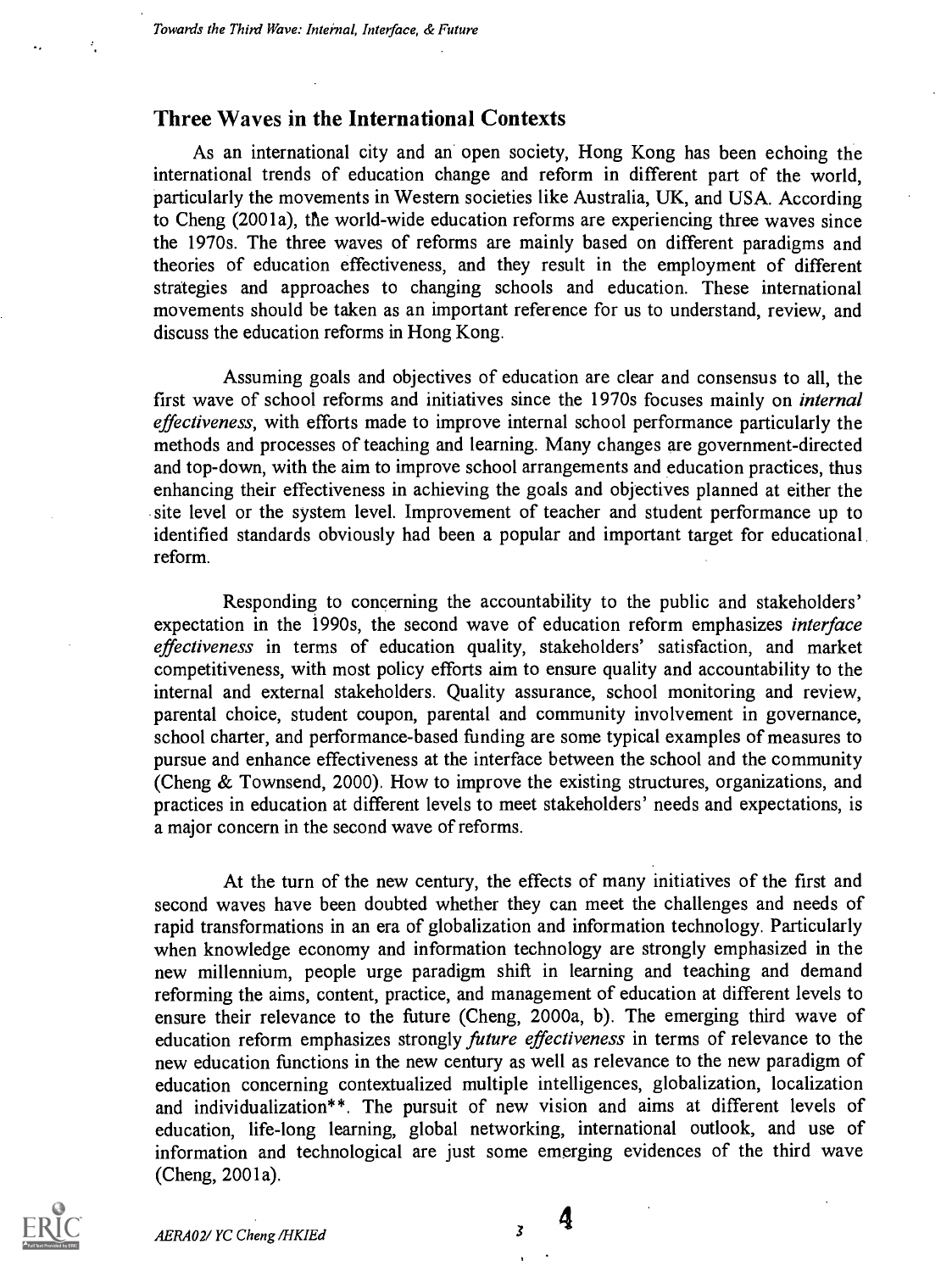In the third wave, education reforms move towards triplization in learning, teaching, and schooling with the help of the information technology and boundless multiple networking. Triplization refers to the process including globalization, localization and individualization. Through globalization in education reform Through globalization in education, reform initiatives aim to maximize the global relevance and bring in the intellectual resources and support in schooling, teaching, and learning from different parts of the world.<br>International exchange programs, Internet-based or website-based learning. International exchange programs, Internet-based or website-based learning, video-conferencing, and international collaborative learning and teaching projects are typical examples. Through localization, education reforms can maximize the local relevance, community support and resources in schooling, teaching, and learning.<br>Community and parental involvement, school-based management and Community and parental involvement, school-based management, and community-related curriculum are some examples of localization in education. Through individualization, it is to maximize motivation, initiative, and creativity of students and teachers in schooling, teaching, and learning through such measures as individualized education programs; individualized learning targets, methods, and progress schedules; and encouraging students and teachers to be self-learning, self-actualizing, and self-initiating. In sum, the new paradigm of third wave aims to achieve unlimited opportunities and multiple global and local resources for life long learning and development of both students and teachers.

The above three waves of education reforms provide a general typology to capture and understand the key paradigms and characteristics of various education reforms in international contexts in these years. Different countries or areas may have different historical and contextual constraints, and therefore their progress and characteristics of education reforms may be different and move towards different waves. For example, some countries may be still struggling for internal effectiveness at the first wave with focus mainly on improvement of internal process. Some countries may move towards the second wave or a mix of the first and second waves to pursue both internal and interface effectiveness. In addition to the internal improvement of school process, they implement different measures and initiatives to ensure education quality and stakeholders' satisfaction. Responding to the challenges of globalization and impacts of information technology, some countries may have already started the third wave of education reforms to pursue for future effectiveness with emphasis on relevance of education to new school functions and new paradigm of learning in the new millennium.

As an international city, Hong Kong is inevitably exposing itself under the impacts of these three waves of education reforms in such an international context. We would like to know where education reforms in Hong Kong are going or should be going: Second wave? Third wave? Or what ever? With reference to these world-wide three waves, this paper aims to provide a deeper analysis and review of educational change and development in Hong Kong with a hope to draw some important implications for Hong Kong and other parts of the Asia-Pacific region in education reform for the future.

## The Hong Kong Context

In the 1960s and 1970s, Hong Kong, as a small British colony geographically and economically close to the socialist China, and operated in a relatively special and stable political environment, strived to achieve a steadily growing economy through developing its manufacturing industries and regional and China trades. Since the late 1970s, with the implementation of compulsory education, the school system expanded quickly in both primary and secondary education in order to meet the challenges from a rapid economic



 $AERA02/$  YC Cheng /HKIEd  $\overline{5}$   $\overline{4}$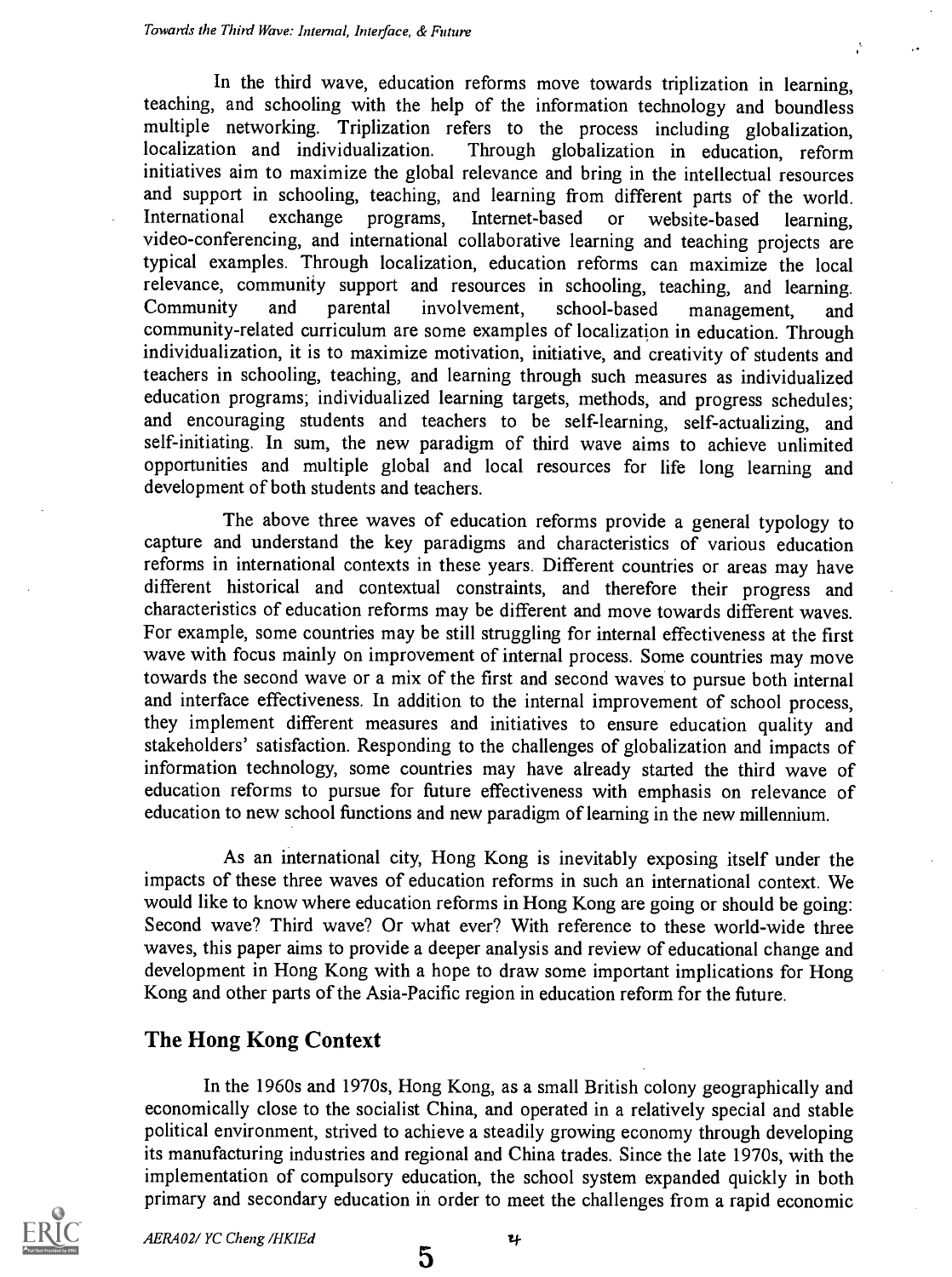growth. In the past two decades, after the drastic expansion of the school system and the transition of Hong Kong from a predominantly labor intensive manufacturing economic system to an international financial and business center, Hong Kong people in the 1990s have shifted their attention and effort on the provision of school education from quantity to quality and from increasing resources inputs to enhancing effectiveness.

Particularly in the past ten years, the Hong Kong society has been experiencing numerous challenges of a great transformation due to the fast economic developments in the Asia-Pacific area and due to the political transition in July 1997 from a British colony to a Special Administrative Region (SAR) of China. Policy-makers and the public had new and high expectations of the role and functions of school education (Cheng, 2000a).

In this context, a number of educational policies for educational change had been initiated. From 1984 to 2000, the Education Commission published seven reports (Education Commission, 1984-1997), review reports, and reform proposals (Education Commission, 1999 a & b; 2000, May & September).

The line of thinking and strategies adopted in Report No. 7 and some latest initiatives (e.g., Education Commission, 1999 a & b; 2000, May & September) are contrastingly different from those in the previous reports. Cheng (2000a) classified reports No. 1 - 6 (Education Commission, 1984-1996) and other earlier policy reports as the source of policy initiatives of the first wave reform. The policy recommendations in report No. 7 (Education Commission, 1997) and the new developments initiated by the Hong Kong SAR Government since 1997 are the key components of the second wave of educational reforms in Hong Kong. In the past three years (1997-2000), the formulation of the second wave of reforms have raised some important concerns for better education among the wider public but at the same time the strategies so formulated, as well as their implementation, have been confronting serious difficulties and challenges in conceptualization and operation. To a great extent, these two waves share similar nature and characteristics as those in the international contexts aforementioned. This paper will review the major issues in the first and second waves of education reform, and then underscore the necessity of Hong Kong education moving towards the third wave in coming few years.

## The First Wave in Hong Kong

The first wave of educational changes and developments in Hong Kong had its root in the assumption that the policy-makers have clear education aims and could find out the best practices to enhance effectiveness or the optimal solutions to solve major problems for all schools at the school-site level. They were generally characterized by a top-down approach with an emphasis on external intervention or increasing resources input and with a focus on merely certain aspects of educational practice. In reports No. 1 to 6, the policies which were directly related to efforts for educational changes and developments in schools included the following areas: Language Teaching and Learning, Teacher Quality, Private Sector School Improvements, Curriculum Development, Teaching and Learning Conditions, and Special Education.

Some of those policies proposed by the Education Commission have been implemented, while some are still being carried out very slowly, if not suspended, due to the lack of financial support or the challenges from the public. Then, results of some



AERA02/ YC Cheng /HKIEd  $\epsilon$ 6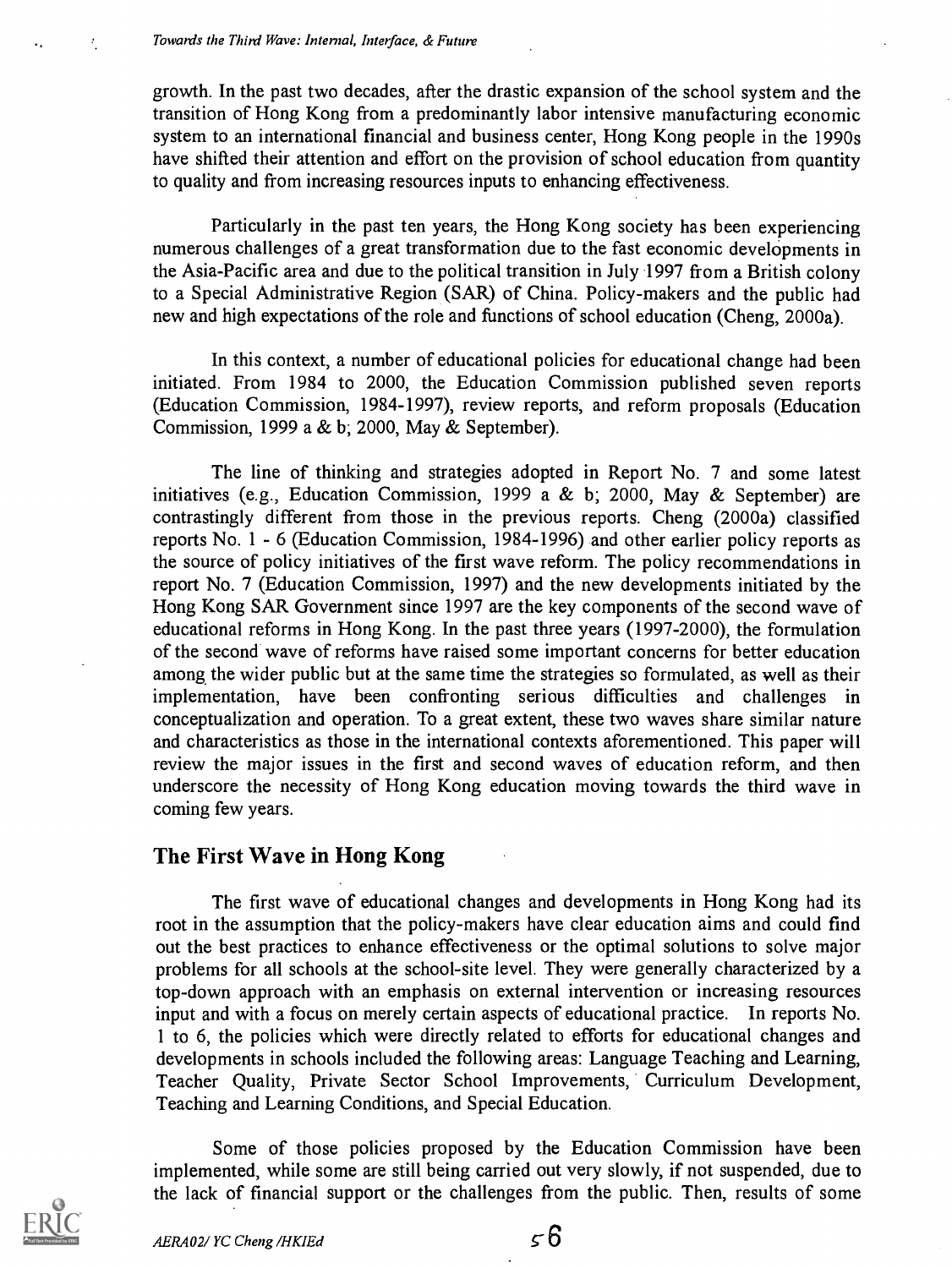implemented policies seemed not so encouraging, in terms of the impacts upon improvement in school education. Cheng (2000a) pointed out that the effects of the first wave policies on school improvement were limited and they suffered from ignorance due to the following drawbacks:

 $\ddot{\phantom{a}}$ 

Lack of a Knowledge Base and Research Support: Policy-making should be supported by substantial research findings or empirical pilot tests (Cheng  $&$  Cheung, 1995). Unfortunately, it is often not the case in Hong Kong, because there had been a lack of policy-related research, as well as an absence of the tradition of using research findings in policy-making. Therefore, the education policies so formulated often faces serious challenges and criticisms from the public or the people concerned. In the past few years, even though some studies had been initiated by individual scholars or committees to support or test some of the educational policy efforts, they were still too few and limited when compared with the large number of policies and the huge investment into educational reforms and improvement.

Ignorance of School process: In the first wave, assuming that more input would result in more effective schooling, the proposed policies focused mainly on allocation of resources into schools, but did not know, if not ignored, how the inputs would be transformed into the school process to generate intended outcomes. Therefore, the contribution of the policies to practice improvement was often nominal. The over-emphasis on the input enlargement approach to effectuating educational reform has the root in political considerations and a poor understanding of educational change and effectiveness. In order to overcome this drawback, a substantial research-based conceptual framework should be established to link up the potential inputs, processes, and outcomes of a policy when it is developed for school improvement (Cheng & Cheung, 1995).

Ignorance of School-based Needs: Most of the policy efforts in the first wave often assumed high homogeneity among schools, ignored their school-based unique features and needs, and gave them similar policy treatment for improvement. Obviously, this assumption is simplistic and cannot reflect the complex reality; as such, the policy treatment based on this assumption is likely to be effective only to some schools but not all. In most policies of the first wave, the unit of educational reform for improvement was often the piecemeal school practice or resource input (e.g., providing one extra teacher for remedial language teaching in each school). Rarely could one find in the policies the recognition of the difference in effectiveness between schools and the taking of the school as the unit of change to initiate school improvement policy.

The first wave reforms focused on improvement of internal process and pursued internal effectiveness. Unfortunately, without substantial research support, the feasibility, acceptability, and effectiveness of first wave reforms were often in big problems and challenged by the public and educators when they were implemented. Based a top-down approach and ignored school process and school-based needs, the policy effects of the first wave reforms were quite limited and fragmented.

## The Second Wave in Hong Kong



The Education Commission Report No. 7, Quality School Education (1997) and the recent initiatives of the Hong Kong SAR Government since 1997 formed the major

6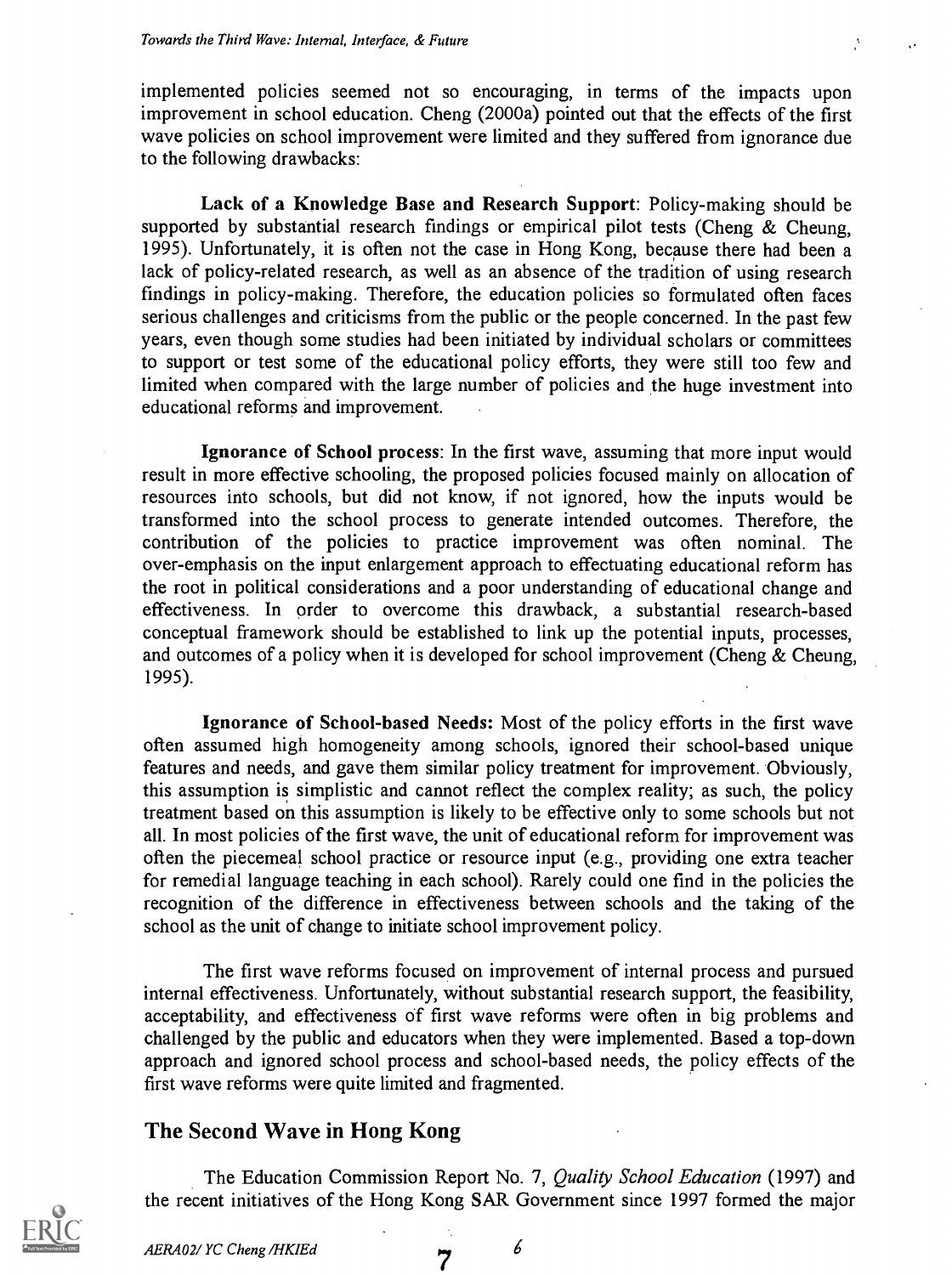part of the second wave of education reforms. While most initiatives are still at the early stage of implementation, the main characteristics of the second wave reforms planned can be summarized as follows (Cheng, 2000a):

School-based Approach: Following the international movements of school-based management, the conception of change has been shifted from the traditional external intervention to the school-based approach which emphasizes school-based initiatives and takes the school as the unit of change and improvement (Cheng, 1996b). Assuming that schools are not homogenous in goals, practice, and effectiveness, the changes are to be rationally induced to meet each school's own needs and characteristics.

Bottom-up Approach: Consistent with the spirit of school-based approach, the bottom-up approach is strongly emphasized in the second wave. School principals and teachers who are at the frontiers of educational practice are to play the key role to lead and to introduce changes and developments for enhancing educational effectiveness and quality, particularly in their own classrooms and schools and eventually the whole education system.

Quality Assurance and Accountability: Parallel to decentralization and school-based management, quality assurance and accountability to stakeholders were strongly emphasized. This is based on the theory of tight-loose coupling that, on the one hand, schools are given more autonomy and flexibility to use public resources and manage their activities more effectively and, on the other hand, all this autonomy and self management should be within a given framework of accountability (Cheng, 1993c and 1996b). Therefore, school development planning, school monitoring and evaluation, quality assurance inspection, school performance reports to the public, parental and community involvement in school governance, and benchmarking in performance have become typical measures to ensure quality and accountability.

Awareness of the Need of Research: Different from the first wave, policy-makers are more aware of the use of knowledge and research to support policy discussion and formulation and to improve educational practice. In the review of educational aims and systems, a strategy has been claimed to draw reference from local and international experiences and research findings for policy discussion and decision-making even though the using of research is still very limited in practice. Particularly, policy-makers are so eager to make proposals to change the whole education system and thus they have no time to wait for any research findings. Some school practitioners gradually paid attention to the use of action research or different types of monitoring and evaluation to improve professional practices.

Future Outlook: Due to impacts of the economic downturn in the Asia-Pacific region since 1997 as well as globalization in economy, whether education can meet the upcoming challenges to individual and societal developments in the new century has been a key concern of ongoing educational reform. Future outlook has become one of the critical features of educational reviews and reforms for ensuring that all new initiatives are relevant to the future of Hong Kong as an important international center for economy and business in the Region and the world. This concern is in fact reflecting the needs to pursue future effectiveness and move towards the third wave.



The second wave of education reforms in Hong Kong shares some important

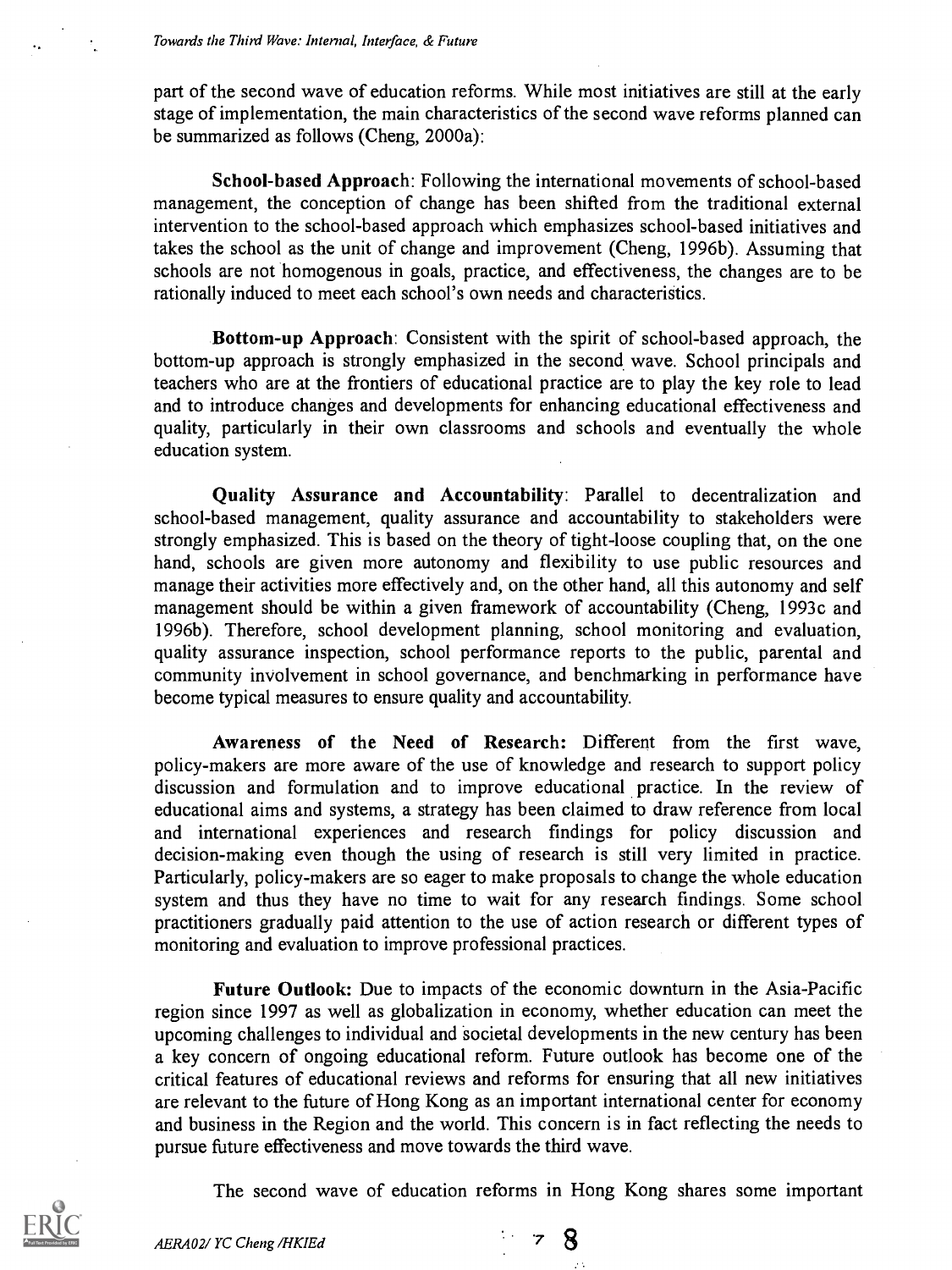features of the international second wave with strong emphasis on the interface effectiveness in terms of quality assurance, stakeholders' satisfaction, accountability, and school-based management. It is also requesting deeper understanding of the complicated nature and needs of stakeholders at the interface of schools, the relationship and accountability of school process and outcomes to the community, the diverse school-based characteristics and needs, and the relevance of all educational practices to the future of Hong Kong and its new generations in the new millennium. Inevitably, research and knowledge base become more and more crucial and necessary in current Hong Kong educational reforms. In the next sections, we will briefly introduce these reforms and then analyze the difficulties and problems emerging in this second wave of reforms.

## Initiatives and Strategies in the Second Wave

## The School-based Management

Transforming all public schools towards school-based management is one of major recent initiatives. In 1991, the Education and Manpower Branch and Education Department of the Hong Kong Government initiated a new scheme, called "School Management Initiative" (SMI), to induce a type of school-based management framework to all public sector schools. This initiative was quite different from the first wave tradition of past policies initiated by the Education Commission. In the past few years, the number of schools participated in the SMI scheme has increased from 21 secondary schools in 1992 to 148 secondary, 199 primary, and 18 special schools in 1997. The total number was around 30% of the school population (around 797 primary schools, 448 secondary schools, and 73 special schools in Hong Kong). More and more school principals, teachers, and supervisors accepted the ideas and principles of school-based management. Witnessed is a clear diffusion of SMI ideas, concepts, skills, and experiences from pilot SMI schools to new SMI schools and from SMI schools to non-SMI schools (Cheng & Cheung, 1999). With the strong evidence of positive effects of SMI, the Education Commission in 1997 had required all Hong Kong public sector schools to implement school-based management by 2000 (Education Commission, 1997). In February 2000, the Advisory Committee on School-based Management published a consultation document to ask for strengthening the role, structure, and governance of school management for accountability in the transition towards school-based management. There has been a hard negotiation process between the school sponsoring bodies and the Government in restructuring the existing school governance that is heavily relying on volunteer school sponsoring bodies.

## Report No. 7: Quality School Education.

It seemed to be a long way for the Education Commission to recognize the drawbacks of the first wave strategies and adopt a school-based approach to educational reforms. In 1997, Education Commission in its Report No. 7 recommended the following:

- 1. Schools should be facilitated to set goals and indicators for monitoring and evaluating quality education;
- 2. All schools should have put in place school-based management in the spirit of SMI by the year 2000 as the internal quality assurance mechanism;
- 3. Education Department adopts a whole-school approach to quality assurance inspection and sets up a quality assurance resource corner;
- 4. All schools which have put in place school-based management should enjoy the management and

-8

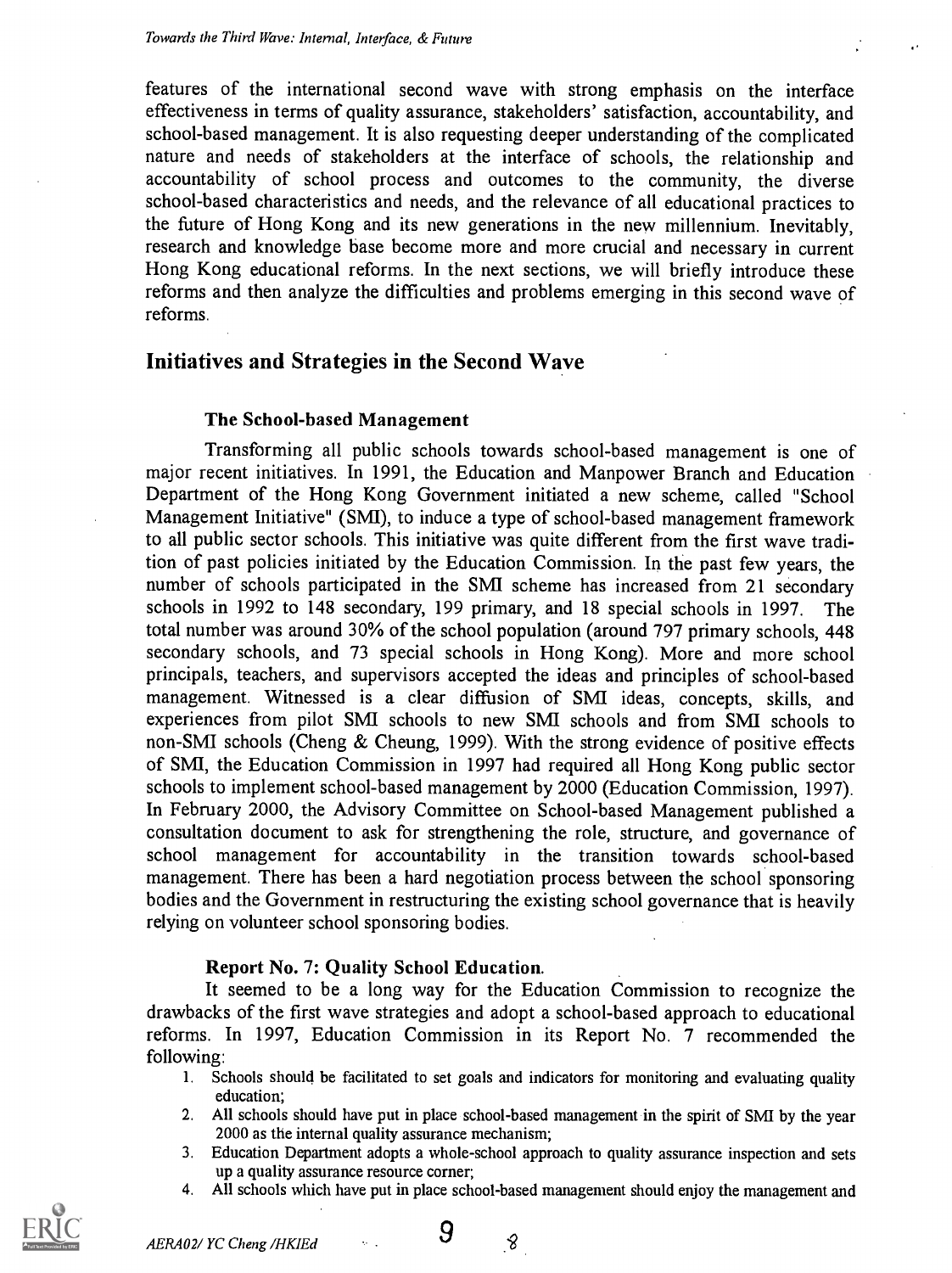funding flexibility under the SMI;

- 5. Government should set aside a substantial amount of money to establish a "Quality Education Development Fund" to fund one-off projects for the improvement of education quality on a competitive basis; and
- 6. Government should raise professional standards of principals and teachers through providing coherent pre-service and in-service training and setting up a General Teaching Council, and all schools should be required to put in place a fair and open performance appraisal system for principals and teachers.

These policy recommendations are i'ndeed very different from those presented in the previous reports. They have adopted the school-based approach to establish a more comprehensive mechanism for quality assurance and school effectiveness.

### New Hong Kong SAR Government's Initiatives

After the handover of sovereignty in 1997, the new Hong Kong SAR government has then made its great effort to analyze Hong Kong's new role, define its positioning in the Region and international communities, and plan long-term developments for the future of Hong Kong in the coming new century. The significance and values of quality education to the future of Hong Kong are well appreciated by the first Chief Executive of the Hong Kong SAR, Mr. Tung Chee-hwa (Tung, 1997a, b). He presented in his policy address in 8 October 1997 an important blueprint for the educational development of Hong Kong in the new century. The policy address revealed great determination to review and reform different levels and different aspects of the school system to face up challenges and competitions in the new century. It supported the measures proposed by the Education Commission Report No. 7.

It set a time schedule to review and streamline the education-related executive and advisory structure. It also asked the Education Commission to conduct a thorough review of the structure of pre-primary, primary, secondary, and tertiary education, as well as the school curriculum and examination system, while the Board of Education had at the same time completed a review of 9-year compulsory education (Board of Education, 1997).

Since the delivery of the policy address in 1997, a number of reviews of and initiatives on teacher education and principal training, educational aims, information technology, Education Department, and Quality Education Fund have been conducted or introduced. The following paragraphs summarize some key progress of these developments.

### Review and Initiatives on Teacher Education and Principal Training

In accordance with the new SAR Government policy on enhancing teacher quality, both the Advisory Committee on Teacher Education and Qualifications (ACTEQ) and University Grants Committee (UGC) of the Hong Kong SAR Government started to review in 1997 the existing in-service and pre-service teacher education in Hong Kong, respectively. They finished their reports in January and February 1988, respectively, and submitted them to the Government. In order to meet the policy needs, proposed in the reports are strategic suggestions to the development of teacher qualification in the near future. The following directions for teacher education will be in focus for policy formulation:

1. All Trained. All untrained in-service secondary and primary school teachers must complete the necessary basic professional education within ten years.

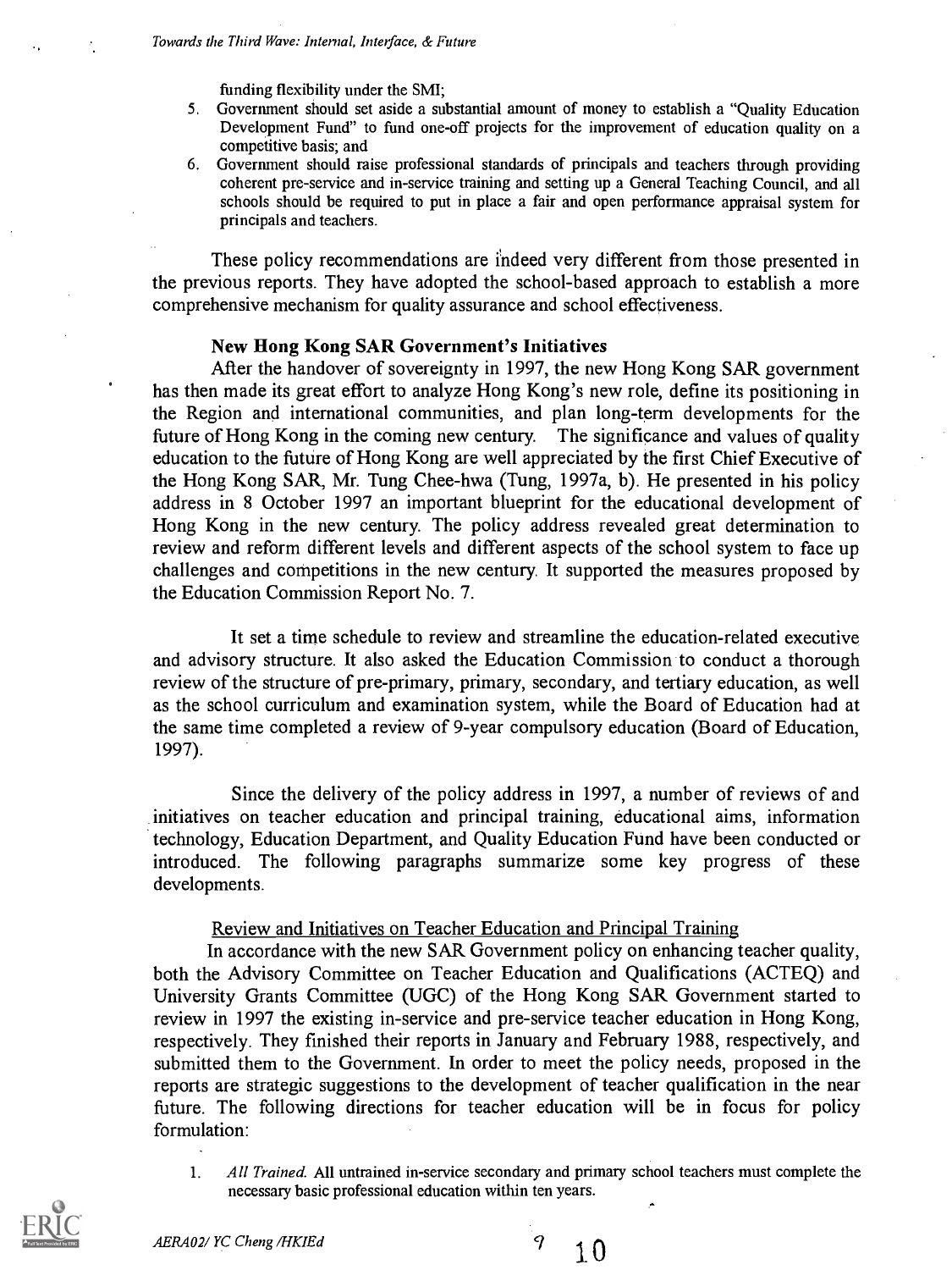- 2. All Graduate. Non-graduate in-service teachers are encouraged to study for a degree; in the long run, all graduate teaching profession can be achieved in Hong Kong.
- 3. All Continuing Professional Development All in-service teachers should be encouraged to take professional training or development courses; in the long run, continuing professional education will become a prerequisite for the career development of teachers and principals.
- 4. Time Frame for All Trained All Graduate. In around five years, all new teachers should have degrees and in around 10 years all teachers should have received professional training.<br>Key Role of the Hong Kong Institute of Education (HKIED). The HKIED continues to play a
- 5. Key Role of the Hong Kong Institute of Education (HKIED). The HKIED continues to play <sup>a</sup> key role on teacher education for primary teachers, pre-school teachers, cultural technical subject teachers, language teachers, and in-service teacher's professional development.
- 6. Attract High Quality People as Teachers. Measures; for example, for increasing more degree programs for teacher education, should be adopted to attract high quality secondary school graduates and university graduates to receive teacher education and take up teaching as their career.
- 7. Quality of Teacher Educators. It is necessary to enhance the staff quality of teacher education courses and strengthen their knowledge of the local situation of school education.
- 8. Relevance of Teacher Education. It is also important to improve the suitability and relevance of the content of teacher education to school education and to strengthen the co-operation between school practitioners and teacher education institutions.
- 9. Attraction of Teaching Force. Measures, for example, for enhancing the image and status of the teaching profession and improving the teaching environment, should be adopted to increase the attraction of teaching force.

With recognition of the importance of school principals' new leadership and role to quality education and effective implementation of educational changes and school-based management, the Education Department set up in January 1999 the Task Group on Training and Development of School Heads. It aimed to draw up a framework for a leadership training program for school principals. After the visits to England, Scotland, Australia, and Singapore to investigate the related training programs, this group completed its study and proposed a program for principal leadership training and development (Task Group on Training and Development of School Heads, 1999).

## Review of Education System and Aims and New Proposals

In January 1999, the Commission had produced a document on aims of education for the new century for public consultation (Education Commission, 1999 January). It outlined the Visions and Aims for the early childhood education, school education, and tertiary education. In September 1999, the Education Commission had issued its second consultation document on the framework for educational reform. In May 2000, the Education Commission further published its third consultation document on proposals for reforming the whole education system from early childhood education to tertiary education and continuing education. After consultation, the Commission published its reform proposals in September 2000. In setting the direction and formulating the proposals for reform, the Commission claimed to adopt the principles including student-focused, "no-loser," quality, life-wide learning, and society-wide mobilization. The focuses of the whole reform package are on the following:

- 1. Reforming the admission systems and public examinations so as to break down barriers and create room for all;
- 2. Reforming the curricula and improving teaching methods;
- 3. Improving the assessment mechanism to supplement learning and teaching;
- 4. Providing more diverse opportunities for lifelong learning at senior secondary level and beyond;
- 5. Formulating an effective resource strategy;
- 6. Enhancing the professionalism of teachers; and
- 7. Implementing measures to support frontline educator



AERA02/ YC Cheng /HKIEd  $11$   $10$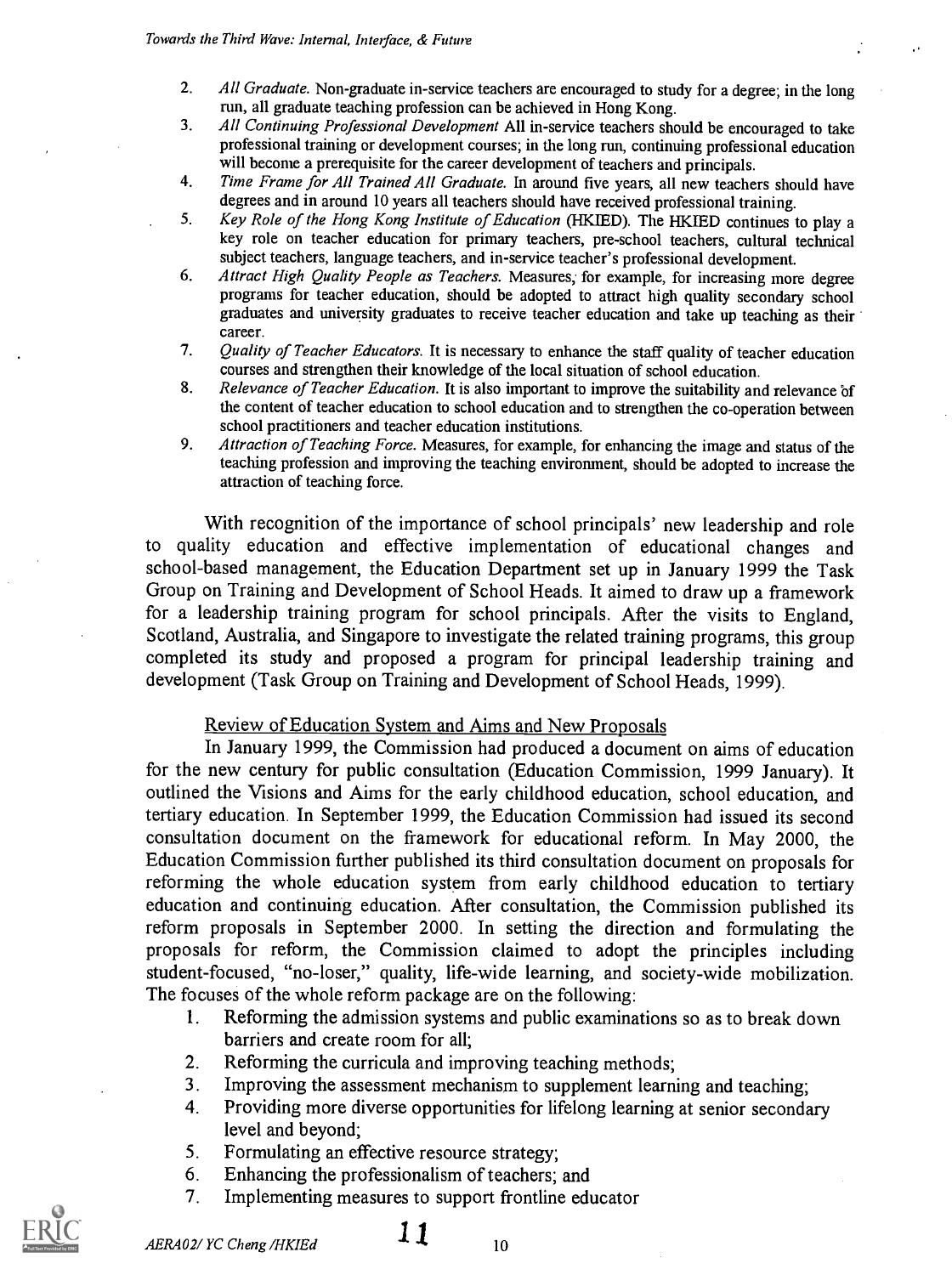In the document, there are a number of specific proposals to put the principles and focuses into practice. Since the proposals covered a wide range of crucial issues and large-scale changes, they have raised a lot of debates. Even though the directions and principles of educational reforms proposed are generally welcome by the public, how and why these proposals and recommendations can be effective to serve the principles of educational reforms and new aims of education in practice remains a major concern among the public. Particularly without clear research evidence and sound knowledge base to support these proposals, it is really difficult to convince the public or educators that they are feasible, effective, and practical in implementation.

### Review and Change of Curriculum.

Echoing the new education aims, principles and proposals of reform proposed by the Education Commission in 1999 and 2000, the Curriculum Development Council published its proposals on curriculum change and development in November 2000 for consultation. In this report, it has proposed some guiding principles in planning a new curriculum framework that aims to provides schools with a structure for outlining and developing different curriculum modes. It is hoped that, with this framework, the teaching contents can be flexibly rearranged, modified or replaced in response to the needs of society and to suit the different needs of students. The key components of the curriculum framework includes eight Key Learning Areas (the bases for knowledge building - also a platform to enhance cross-subject cooperation and facilitate students to "learn how to learn"), Generic Skills (for helping students to learn how to learn, such as collaboration skills, critical thinking skills, problem-solving skills, communication skills, information technology skills, self-management skills, creativity, numeracy skills, and study skills), and Values and Attitudes (nurturing of students' personal dispositions, through the related topics and learning targets in the eight Key Learning Areas). The council has also proposed a beyond ten-year schedule for implementing curriculum reform: short-term strategies (2000-2005), medium-term strategies (2005-2010), and long-term strategies (2010 and beyond). In the short-term development, it is expected that:

- Based on the principles of the curriculum reform, the Education Department will develop new curriculum guides, subject guides and exemplars, and teaching/learning materials; engage in research and development projects and disseminate good practices.
- Teachers and schools can promote learning to learn through infusing generic skills into existing school subjects.
- The following key tasks have been shown to be useful strategies for promoting learning to learn: Moral and Civic Education, Promoting a Reading Culture, Project Learning and Use of Information Technology
- Schools can prepare for the transition to the new curriculum framework and gradually develop a school-based curriculum, using the new framework to suit the needs of students and schools.

In the medium-term development, Schools should have followed the central directions and used the curriculum guides of the open framework provided to develop a school-based curriculum most suited to the abilities and needs of students and the mission of the schools. They should continue to raise their quality of teaching and learning. And finally, in the long-term development, the vision for lifelong learning can be achieved. This curriculum framework is still in hot debate. Particularly many people are concerned with its feasibility and effectiveness.

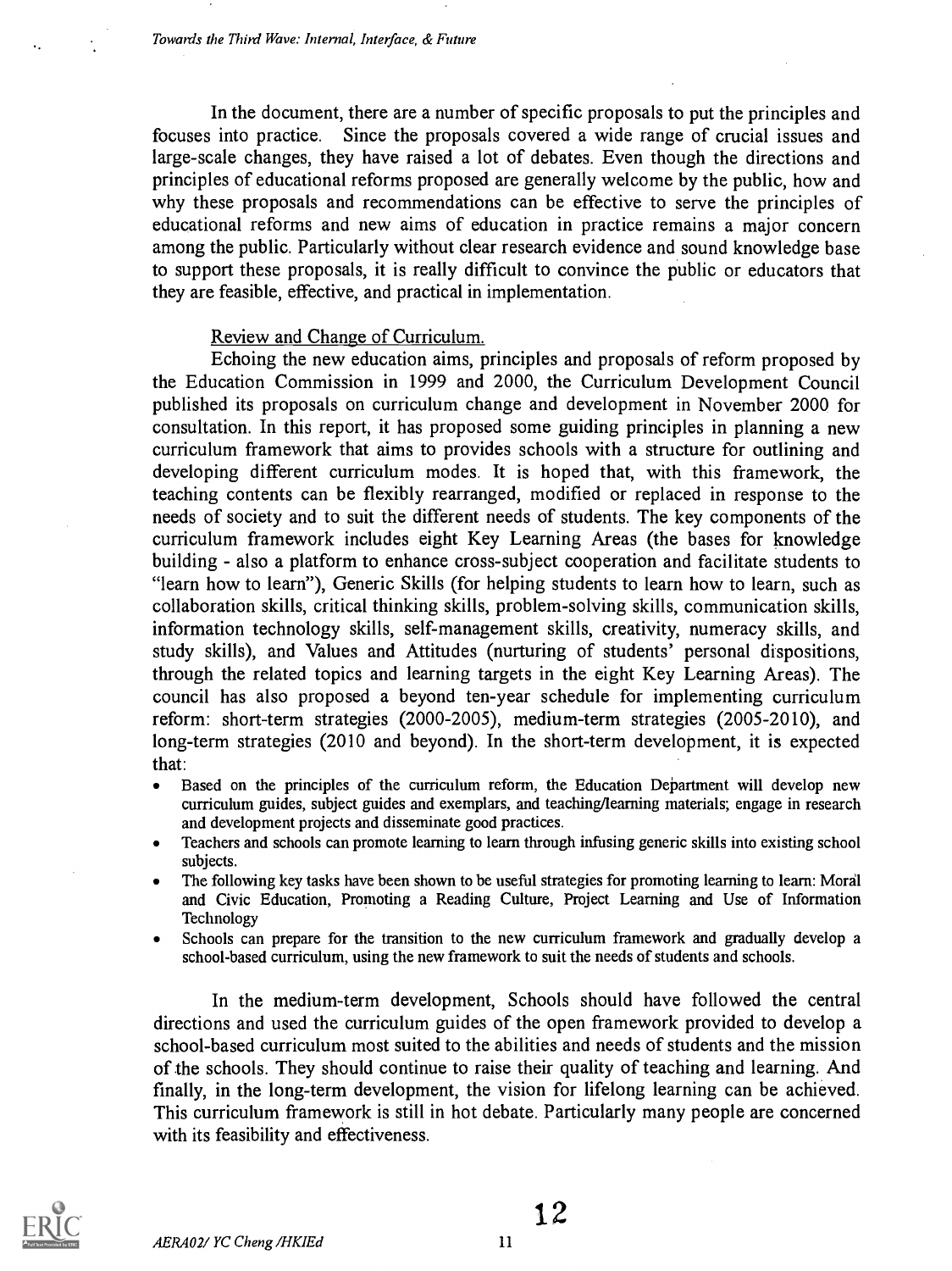## Promoting Information Technology in Education

In facing the challenges of transformation of traditional economic system to high technology and high value-added industries in a new era of globalization and information, there is a pressing need to promote information technology (IT) in education for improving teaching and learning and equipping the young people to meet all those challenges.

In 1997, the SAR Government announced that \$2,880 million in capital cost and \$260 million in annual recurrent cost will be allocated to the implementation of a series of IT initiatives. These initiatives include about 65,000 computers for primary and secondary schools; over 45,000 training places for teachers; Internet access for all schools; a pilot scheme in 10 primary and 10 secondary schools, and preparations for an education-specific Internet (Education and Manpower Bureau, 1998a, p. 27). Then, the Government proposed in 1998 a further set of initiatives at an additional capital cost of \$334 million and annual recurrent cost \$294.5 million. In November 1998, the Education and Manpower Bureau (EMB) of the Hong Kong SAR government had published its policy paper, " Information Technology for Learning in a New Era," to outline a five-year strategy (1998/99-2002/03) for promoting IT in education, with the missions as follows: (1) To provide adequate IT facilities, including network facilities, for our students and teachers to enable them to access information; (2) To encourage key players in the school system to take up the challenges of their respective new roles (This is particularly important with regard to teachers); (3) To integrate IT into school education meaningfully through necessary curriculum and resource support; and, (4) To foster the emergence of a community-wide environment conductive to the culture change (p. 2-3).

All these commitments reflect the Government's great determination to pursue education development through information technology initiatives. From the past experiences of educational reforms, mere large scale resources input and training are not sufficient to bring effective changes and outcomes in the classroom and at the school level. How the school management and professional culture can match the huge investment in IT hardware and training, and transform them into effectiveness, quality, and relevance in education at the site and individual levels is still a challenging question to the reformers of IT in education in Hong Kong.

## Review and Restructuring of Education Department

As similar in other school reforms towards school-based management in different parts of the world, such as Australia and New Zealand, the traditional role and effectiveness of the Education Department of the Hong Kong SAR government are inevitably in challenge by the public. The present role of Education Department, a huge central bureaucracy, has been changing as much authorities, as well as resources, are being channeled to the school level to encourage flexibility in using resources, self management in decision-making, and effective practice for quality education (Cheng, 1996b).

After the policy address in 1997, the SAR government had appointed a management consulting firm to conduct a review of organizational and management structure of the Education Department, with the final objective to "enable it to function more efficiently, effectively and responsively in its mission to provide quality education" (Education and Manpower Bureau, 1998b). The final report on the review was issued in July 1998 for public consultation. The report has made some recommendations to



13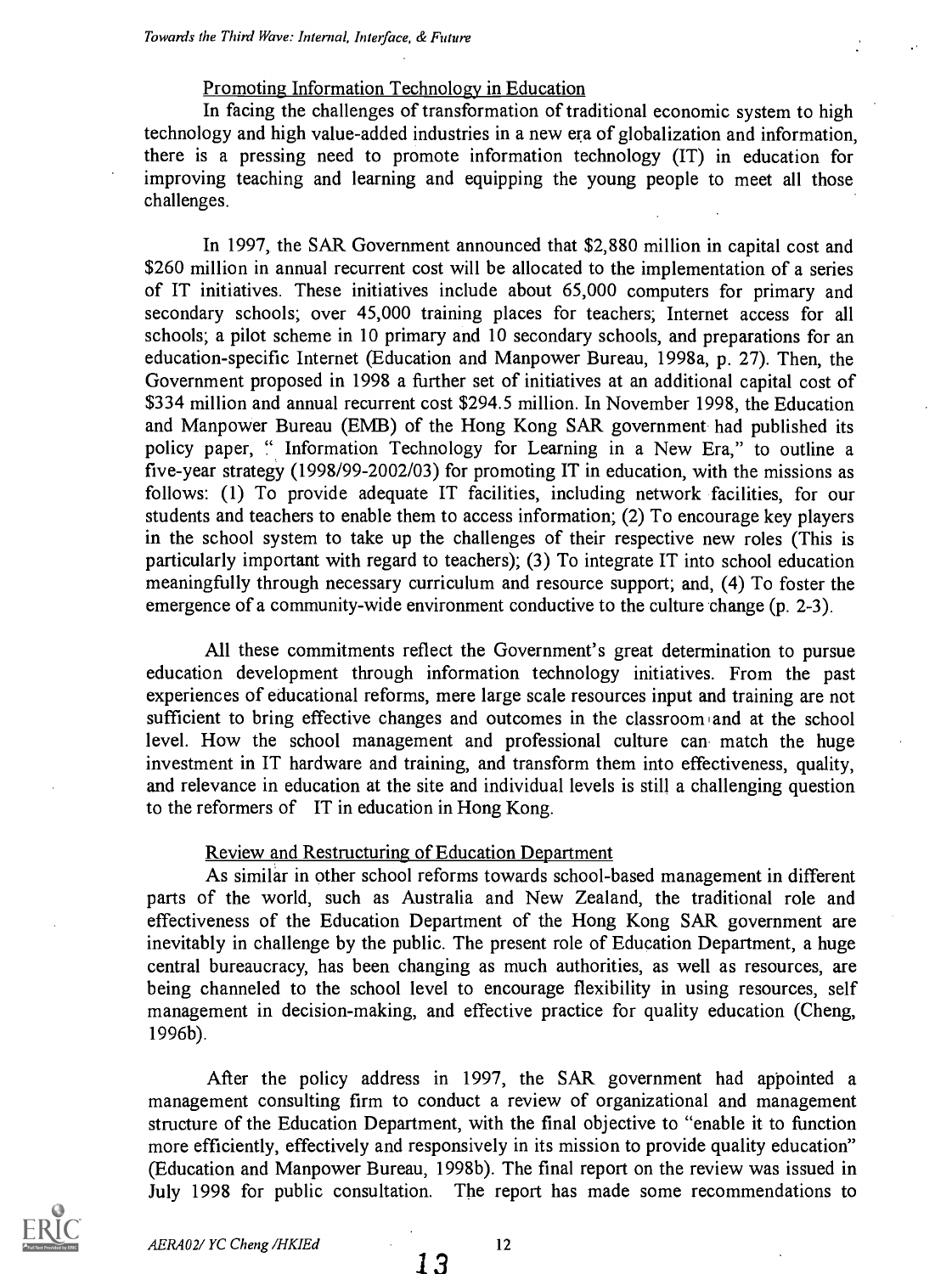change and streamline the structure and organization of the Education Department. With the results of this review and consultation, the Education Department has initiated some internal changes towards more professionalism to support school education. Up to now, it is still too early to say whether there are really structural and cultural changes in such a large central bureaucracy. Even so, how to restructure this Department effectively to meet the needs of current educational reforms is clearly an important issue for research in these few years.

### Promoting School-based Initiatives through Quality Education Fund

As one of major policies to encourage school-based innovations and initiatives for promoting the quality of education, the SAR Government established the Quality Education Fund (QEF) on 2 January 1998 with an allocation of \$5 billion. QEF mainly supports worthwhile non-profit-making initiatives for basic education, including pre-primary, primary, secondary, and special education. A QEF Steering Committee was set up under the Education Commission to advise on the policies and procedures regarding the operation of QEF. Also, an Assessment Sub-committee and a Promotion and Monitoring Sub-committee have been set up to assist the QEF Steering Committee in administering the Fund.

Generally, a wide range of projects that can promote quality education in schools can be funded by QEF. They include projects promoting the quality of teaching and learning in schools; projects promoting all-round education; school-based management projects; and educational research. In assessment, all QEF projects should "fall within the scope of QEF and be able to meet its objective to enhance quality school education; be mainly undertaken in Hong Kong; and not carry any recurrent. financial implications on the QEF beyond its own project duration" (QEF, 1998, p. 3).

Of course, it is still a long way to generate and accumulate from the numerous school-based initiatives a comprehensive knowledge base that can support all types of effective practice of school education at different levels in Hong Kong. It is expected that after a few year of experiment and implementation, there may be more evidence to show whether a bottom-up approach can make a difference in collaboration between research and practice and then in quality education in Hong Kong schools.

## Challenges to the Second Waves

The education environment in Hong Kong has been changing very fast even in just three years. The second wave of Hong Kong education reforms witnessed in these few years has been passing in a high speed too. To a great extent, it has carried the similar characteristics of the international second wave with great emphasis on education quality, accountability and stakeholders' expectations and needs. It is also clear that there is a strong aware of future relevance in the reform even though how the reform proposals and strategies are related to the achievement of future effectiveness in education is still unclear and controversial.

Since the life cycle of the second wave is still short, all the major proposals for reforms are still at the beginning development stage. It is too early to document any policy effects. Particularly, even though the new vision and aims of education are so attractive and encouraging, many recommendations are still broad guiding principles or general education ideas without any concrete implementation plans or strategies. Even



 $AERA02/$  YC Cheng /HKIEd 13 14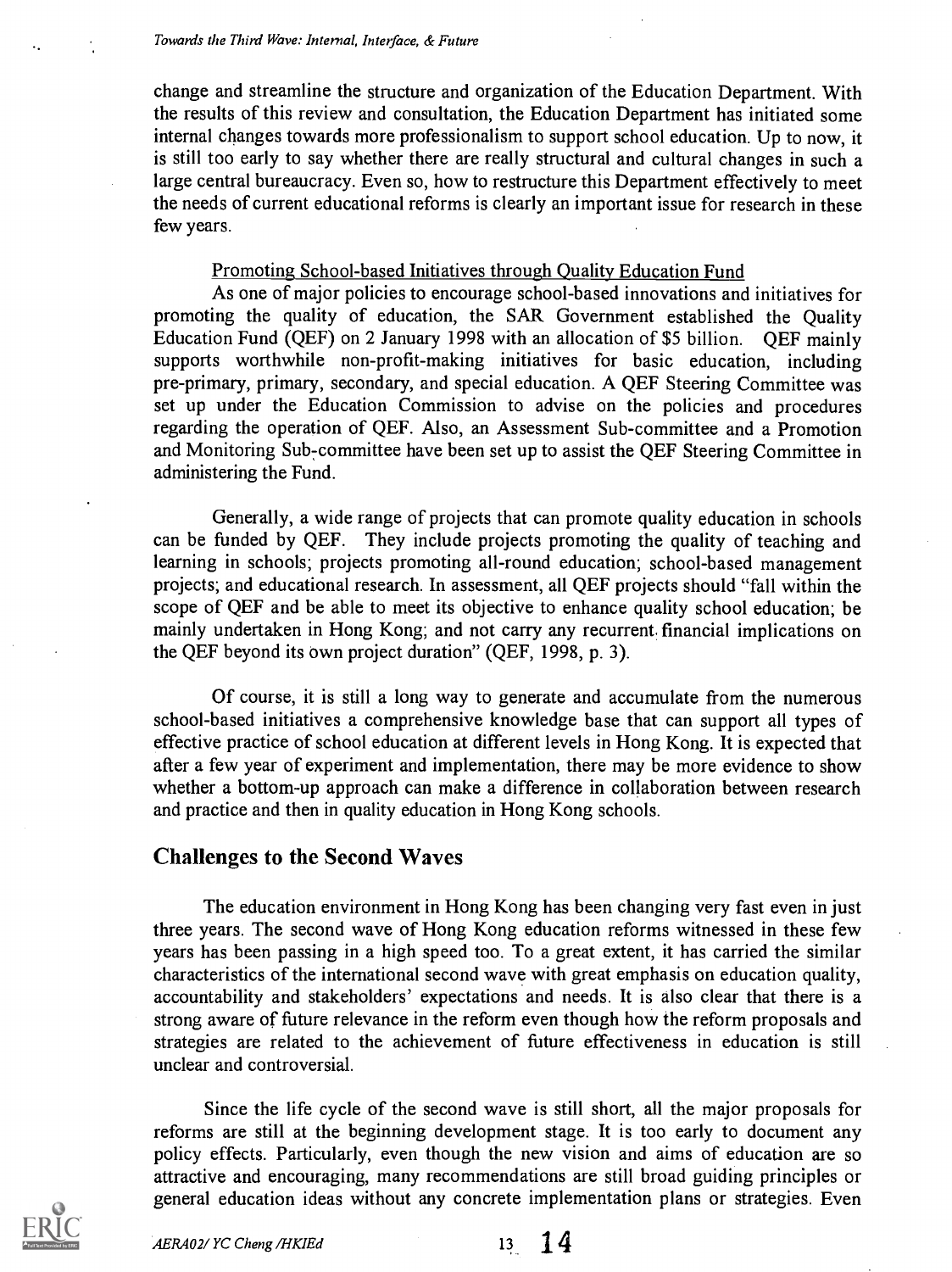some specific proposals have been proposed (e.g., language benchmark tests for language teachers and language media of instruction), most of them have become very controversial and attracted serious criticisms. Many ongoing debates are mainly based on personal opinions, different party interests, or political concerns, without . any sophisticated analysis or concrete research support. When compared with the huge scale and scope of education reform, the knowledge base for policy discussion and formulation appeared so thin and powerless.

This paper has no intention to analyze the strengths and problems of individual policy initiative in current education reforms in Hong Kong. But, it would point out some fundamental challenges and constraints that are tightly restricting the development and success of the ongoing second wave in Hong Kong. As shown in Table 1, there are five major categories of constraints including intelligent constraints, structural constraints, social constraints, political constraints, and cultural constraints. Among them, intelligent constraints should be crucial as they seriously limit the possibility to redress other types of constraints. In other words, if there are less intelligent constraints, the change agents or policy-makers can have better "intelligent power" or clear ideas, knowledge, and strategies to overcome the other constraints. Due to the length limit of this report, we will discuss the intelligent constraints in detail. Given the discussion of these drawbacks and constraints is really crucial for ongoing reforms in Hong Kong, it is hoped that in another paper later, we may analyze all these constraints in detail. (Cheng and Chan [2000] also provide an interesting example of applying multiple perspectives to analyze the case of school-based management in Hong Kong.)

Currently, Hong Kong is reforming its whole education system from pre-education to tertiary education and continuing education. The scope of reform is so huge and the nature of change is so fundamental that a strong and comprehensive intelligence system is really needed to support such a large scale reform as well as numerous related initiatives at different levels of the education system, at different stages of development, implementation, and practice. But unfortunately, there is an absence of such an intelligence system. Particularly, the development of current reform is suffering from a number of intelligent constraints.

Lack of Research and Knowledge Base. Even though there is an intended strategy to use research to inform policy-making, including, for example, the strategies as outlined in the Education Commission Report No. 7 (1997): "draw reference from experiences and research materials in and outside Hong Kong; research into specific issues related to the review." Recently, this emphasis is again repeated when the Education Commission reviewed education aims and formulated i the blueprint of education reforms in 1999 and 2000. Unfortunately, in practice, however, research-based policy development is still a rarity and luxury in Hong Kong. In the second wave, the Education Commission had a very tight time in just one to two years but had to review the whole education system and make numerous recommendations. What kind of research and knowledge can they expect except their own experiences and ideas as well as some overseas experiences without rigorous analysis? It is not a surprise that there is lack of a comprehensive and relevant knowledge base to support policy development and implementation even though the reform is so large scale and influential.

Lack of Critical Mass of Intelligence. Hong Kong is a small 'place with around 6.8 million population. While there are eight tertiary institutions, only four have faculties



 $AERA02/$  YC Cheng /HKIEd  $\overline{15}$  14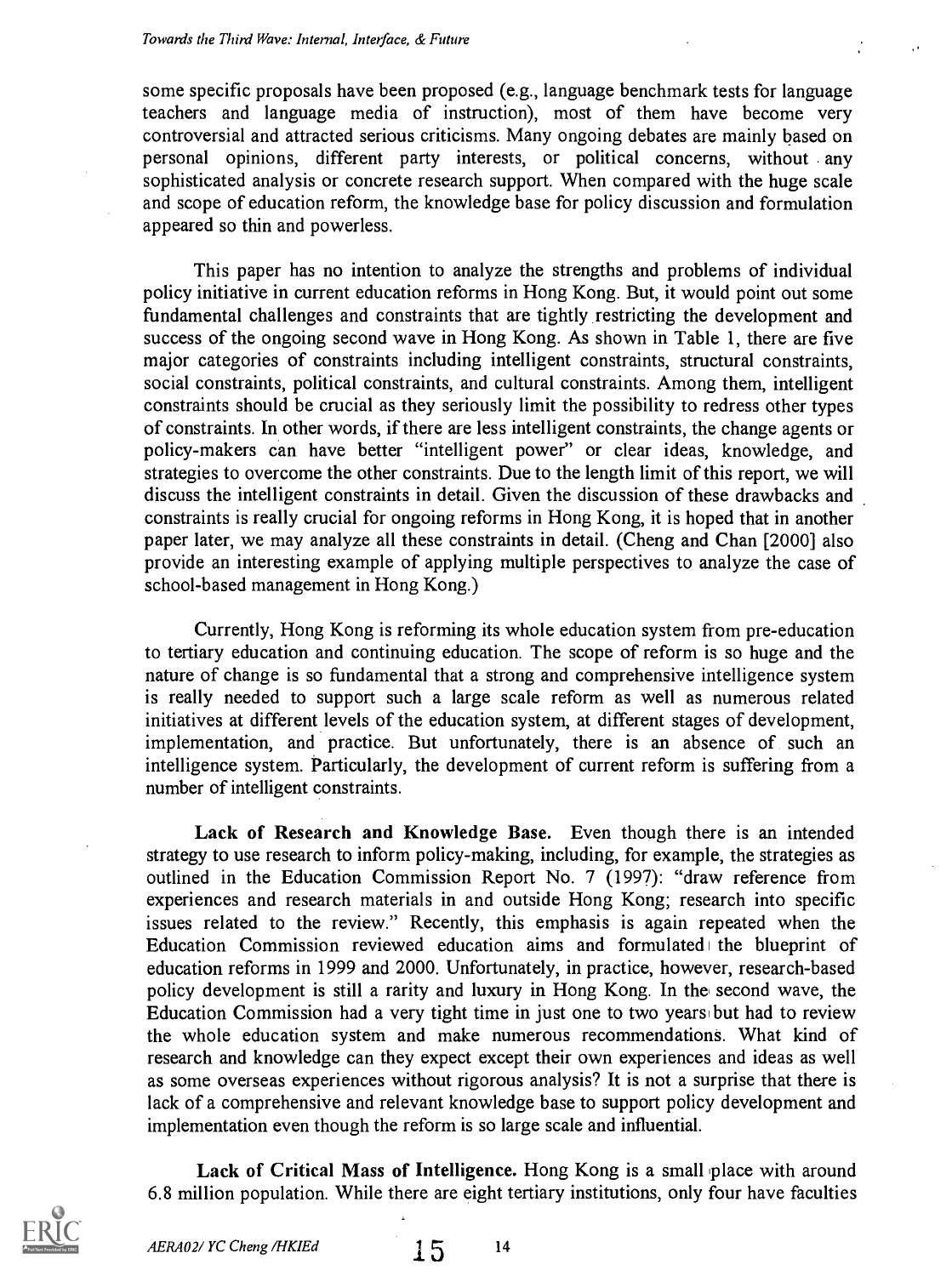or departments of education. The Hong Kong Institute of Education has 400 academic staff and the other three institutions have a total of around 160 academic staff. These numbers are in fact not very large when compared with the numerous areas of education from the kindergarten to tertiary levels, with the scope and scale of ongoing education reforms. In other words, there may not have the critical mass of education expertise in each area to provide the necessary intelligence and knowledge base to support reform even if all of them may be motivated and involved in the reform.

| Intelligent                                                                                                                                                          | <b>Structural</b>                                                                                                                                           | Social                                                                                                                                            | <b>Political</b>                                                                                                                                                      | <b>Cultural</b>                                                                                                                                                                                                                        |  |
|----------------------------------------------------------------------------------------------------------------------------------------------------------------------|-------------------------------------------------------------------------------------------------------------------------------------------------------------|---------------------------------------------------------------------------------------------------------------------------------------------------|-----------------------------------------------------------------------------------------------------------------------------------------------------------------------|----------------------------------------------------------------------------------------------------------------------------------------------------------------------------------------------------------------------------------------|--|
| Constraints/                                                                                                                                                         | Constraints/                                                                                                                                                | Constraints/                                                                                                                                      | Constraints/                                                                                                                                                          | Constraints/                                                                                                                                                                                                                           |  |
| Drawbacks:                                                                                                                                                           | Drawbacks:                                                                                                                                                  | Drawbacks:                                                                                                                                        | Drawbacks:                                                                                                                                                            | Drawbacks:                                                                                                                                                                                                                             |  |
| Lack of Research and<br>Knowledge Base for<br>Reforms at Different<br>Levels                                                                                         | · Unclear Leadership<br>and Role in Reform                                                                                                                  | • Losing Confidence<br>and Trust in<br>Education and the<br>Profession                                                                            | • Over-driven by<br>Public Media and<br><b>Political Concerns</b>                                                                                                     | • Losing Meanings and<br><b>Beliefs</b> in Local<br>Education                                                                                                                                                                          |  |
| · Lack of Critical Mass of<br>Researchers and Experts<br>to Support Reforms in<br>Different Areas                                                                    | • Lack of Full<br><b>Time/High Quality</b><br>Professional Teams<br>as Think Tank and<br>Change Agent                                                       | • Lack of Commitment<br>and Satisfaction with<br>Reforms                                                                                          | • Lack of Strong<br>Alliances in the<br>Profession to Support<br>Reform                                                                                               | • Lack of Understanding<br>of and Commitment to<br>New Paradigm of<br>Education                                                                                                                                                        |  |
| · Part-Time Intelligence<br>in Policy-making                                                                                                                         | · Part-time and<br>Diverged Leadership<br>in Reforms                                                                                                        | · Increasing Stress and<br>Criticism on Schools<br>and Teachers                                                                                   | $\bullet$ Self-defense to<br>Reduce Loss in<br>Changes                                                                                                                | • Lack of Cultural<br>Leadership at Different<br>Levels for the Reform                                                                                                                                                                 |  |
| • Piecemeal and Repeated • Unknowing the<br>Intelligence and<br>Knowledge in<br>School-based<br>Development<br>• Diluting Intelligence in<br>the Teaching Profession | <b>Existing Strengths</b><br>and Building from<br>Beginning<br>• Losing Quality<br>People in Teaching<br>Profession and<br>Unstable Education<br>Department | • Uncertain and<br>Anxious about their<br>Roles and<br>Responsibilities<br>• Overburdened with<br><b>Existing Workload</b><br>and New Initiatives | · Mutual Blame for<br>Failures<br>• Making more<br>Enemies than<br>Alliances in Reforms • Lack of Positive<br>• Too Many Fires to<br>Threaten Schools and<br>Teachers | • Creating Inconsistent &<br><b>Conflicting Messages</b><br>to Dilute the Meanings<br>and Vision of Reforms<br>Images and Signals to<br>Stimulate the Morale of<br><b>Teachers</b><br>• Destroying the Existing<br><b>Self Beliefs</b> |  |
| · Disappearing<br>Bureaucratic/Technocra-<br>tic Intelligence                                                                                                        | • Disappearing<br>Bureaucratic Role<br>and Responsibility                                                                                                   | • Losing Trust in the<br>Bureaucracy and<br>Reform                                                                                                | • Losing Legitimacy<br>due to the Failure of<br>Previous Reforms                                                                                                      | • Losing Trust in the<br><b>Espoused Direction of</b><br>Reform                                                                                                                                                                        |  |
| • Lack of Intelligence<br>Platforms at both the<br>School and System<br>Levels: Ignorance,<br>Repeated Failure,<br>Learned Incompetence<br>and Helplessness          | • Lack of Sophisticated • Lack of Optimistic<br>Operation<br>Platforms at both<br>School and System<br>Levels:<br>Inconsistencies,<br>Gaps, and Hindrance   | and Encouraging<br>Social Platforms for<br>Schools and<br>Teachers:<br>Disengagement,<br>Frustration, and<br>Anxiety                              | · Lack of Politically<br>Safe Platforms for<br>Innovation:<br>Resistance,<br>Conservation, and<br>Self-defense                                                        | · Lack of Cultural<br>Platforms for<br>Communication:<br>Misunderstanding,<br>Mistrust, and Poor<br>Morale                                                                                                                             |  |

Note: The detailed discussion of Structural, Social, Political, and Cultural Constraints will be presented in another paper

Unfortunately, there is also the absence of any centrally established research institute to coordinate these research and expertise forces that are now separated and working in different institutions without any coordinating framework. Furthermore, there

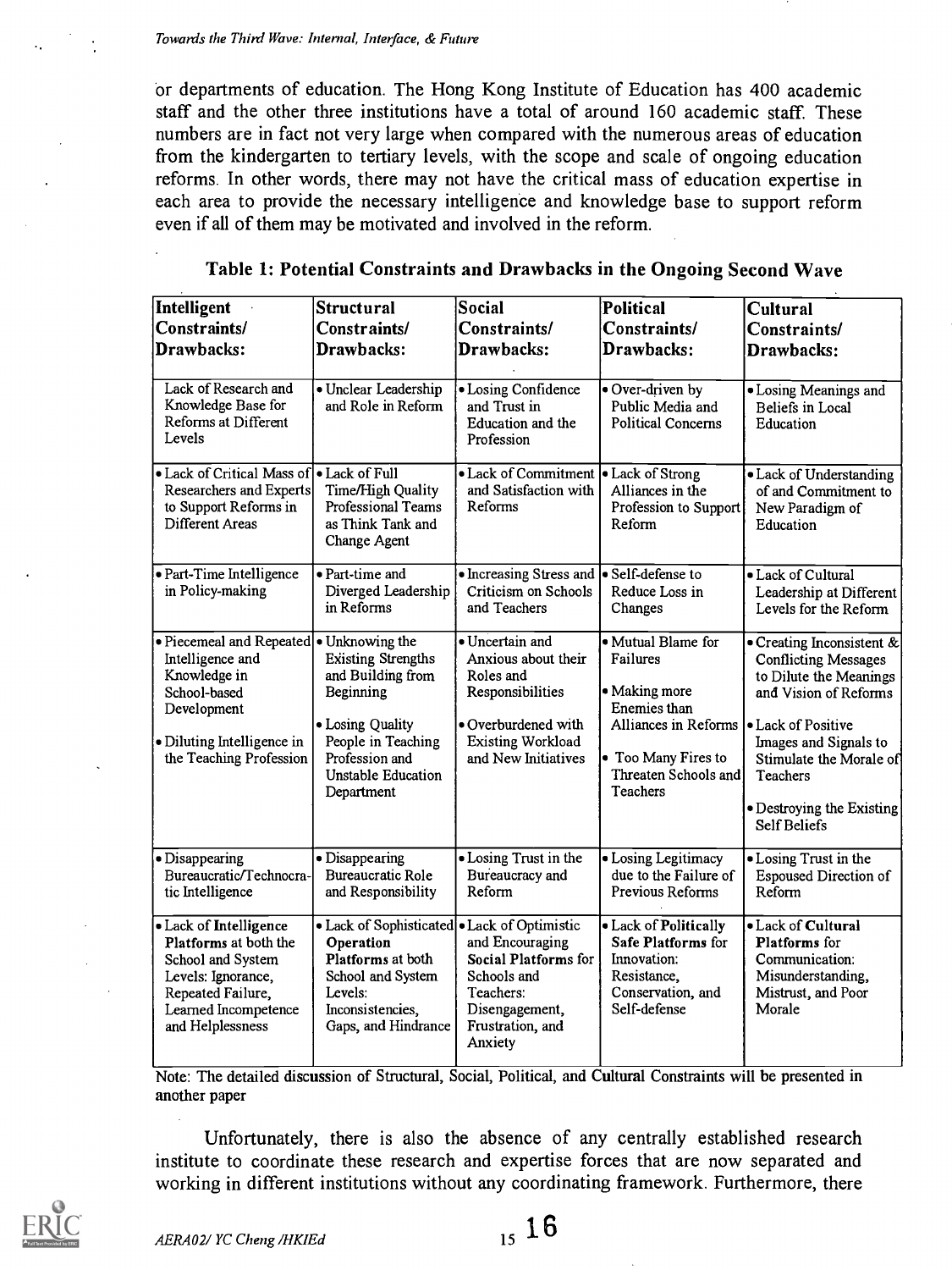are no full time educational researchers in Hong Kong. Nearly all academic staff in education in Hong Kong tertiary institutions have major teaching role in teacher education programs. Therefore, it is not a surprise that in many important areas, there is still lack of a critical mass of researchers to generate knowledge and support reform and practice at different levels.

Part-Time Intelligence in Policy-Making. Now, the advisory committees in education have involved many tertiary scholars, school practitioners, and community leaders as members to contribute advices and ideas to policy development and formulation. Chairmen of key advisory committees are often business or non-education leaders appointed by the Government. This arrangement was a tradition to encourage wide participation and input to policy-making. But in these years, the scope and nature of education reforms are so complicated and changing so fast. All these committee works are becoming very challenging, and demanding even far more than full time commitment; particularly, most members are successful leaders who may have already several, if not many, other important and substantial commitments in addition to their full time job. From this point, we can see that the policy making of such a large scale reform is in fact using and also led by "part-time intelligence," if not "bounded intelligence."

Piecemeal, Thin, and Repeating School-based Intelligence. Since implementation of school-based management or school self-management, schools are assumed to develop, manage, and innovate by themselves. Nearly every school has to scratch from beginning to accumulate their knowledge and intelligence particularly when they want to make any school-based changes or innovations such as using information technology in education. For example, with the support of QEF, many schools in Hong Kong develop their multi-media materials and software for teaching and learning. Even though many teachers are very committed and spend a lot of time to learn, prepare, and produce the materials, unfortunately, the quality of materials is not so good and the technology and knowledge they use and accumulate are so thin, piecemeal, and repeating other people's effort. It is so ineffective and sad if teachers' scarce time and effort are used in such a way, because there is lack of central intellectual and material resources platform to support and provide all these materials.

Diluting Intelligence in the Profession. In the past decade, there has been brain drain from Hong Kong to other countries due to the political transition from the British colonial government to a SAR of China. Many experienced and quality teachers and educational professionals migrated overseas. Furthermore, due to the implementation of many new education initiatives and the establishment of Curriculum Development Institute and The Hong Kong Institute of Education, many top quality teachers were selected away from the teaching profession. All these in fact are diluting the intelligence and quality of the teaching profession that are necessary to implement innovations at the school level and ensure teaching quality in the classroom.

Disappearing Bureaucratic Intelligence. Since the 1990s, the leadership of the Education Department has changed frequently from a few months to two or three years while the staff have been repositioned to different offices very often. The bureaucratic or technocratic intelligence that had been accumulated slowly in the past years at the Education Department is disappearing quickly due to the fluid personnel and frequent changes in leadership. Without this bureaucratic intelligence, the development and implementation of new initiatives become more ad hoc, unstable, and unreliable and

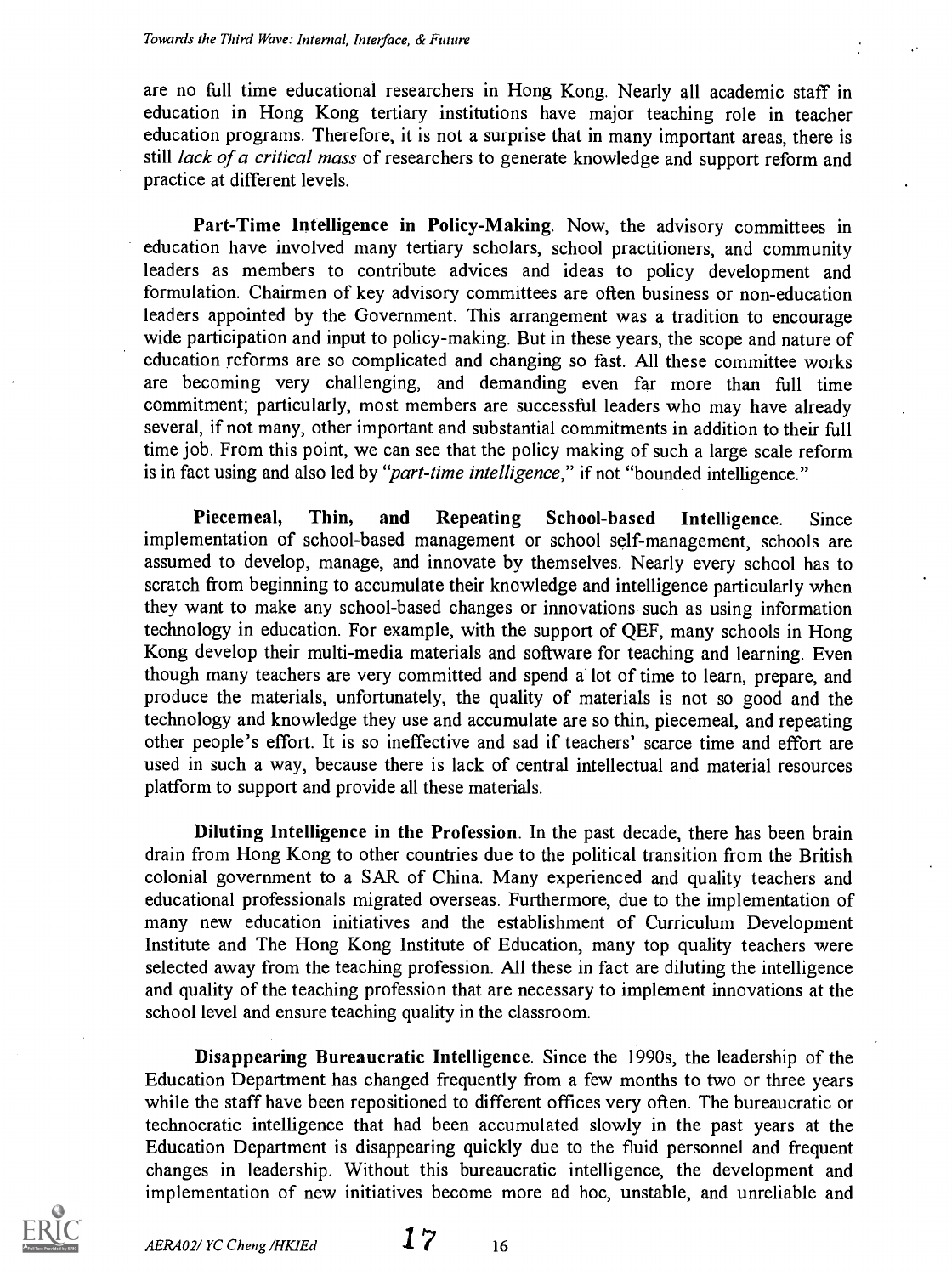often ignore some important ecological relations in the policy environment. Following the implementation of school based management, what the new role of the Education Department is has become a very crucial and controversial issue in the current education reforms.

Lack of Intelligent Platforms. From the above intelligent constraints, we can see that Hong Kong is lacking sophisticated intelligence platforms at both school and system levels that can support formulation and implementation of education reforms in the second wave. Without these platforms, it is not a surprise that ignorance, repeated failure, learned incompetence, and learned helplessness can be found at different levels in some reforms no matter in the first or second waves.

## Towards the Third Wave of Education Reform

Hong Kong is now struggling to overcome all types of intelligent, structural, social, political, and cultural constraints and to carry out the ongoing reforms to meet challenges in the new century. As previously analyzed, the characteristics of the second wave in Hong Kong has a strong awareness of future outlook and relevance, even though how the proposed recommendations and strategies are relevant and effective to the future is still unclear. From the analysis of the constraints as well as the international third wave of education reforms, six key implications may be proposed to accelerate the move towards the third wave of education reforms in Hong Kong, of which include "From Tight-loose Coupling Theory to Platform Theory"; "Integration of Central Platform Approach and School-based Approach"; "From Localization to Triplization"; "From Separated Intelligences to Transfer of Multiple Intelligences"; "From Qualified Teachers/Schools to Developing CMI Teachers/Schools."; and "From Site-Bounded Education to Triplization Education."

### From Tight-loose Coupling Theory to Platform Theory

Limitations of Tight-Loose Coupling Theory and School-based Approach. In the second wave in Hong Kong or other parts of the world, school-based management, accountability, and quality assurance are strongly emphasized to ensure interface effectiveness. The rationale for school development and improvement is based on the tight-loose coupling theory that encourages school autonomy within a clear accountability framework. This theory implicitly focuses the reform policy efforts mainly on setting up the accountability and quality framework and restructuring school governance but lets schools manage, develop, and function by themselves to meet the expectations and framework at the interface between their schools and the community. (see Figure 1)



 $AERA02/$  YC Cheng /HKIEd 17  $\cdot$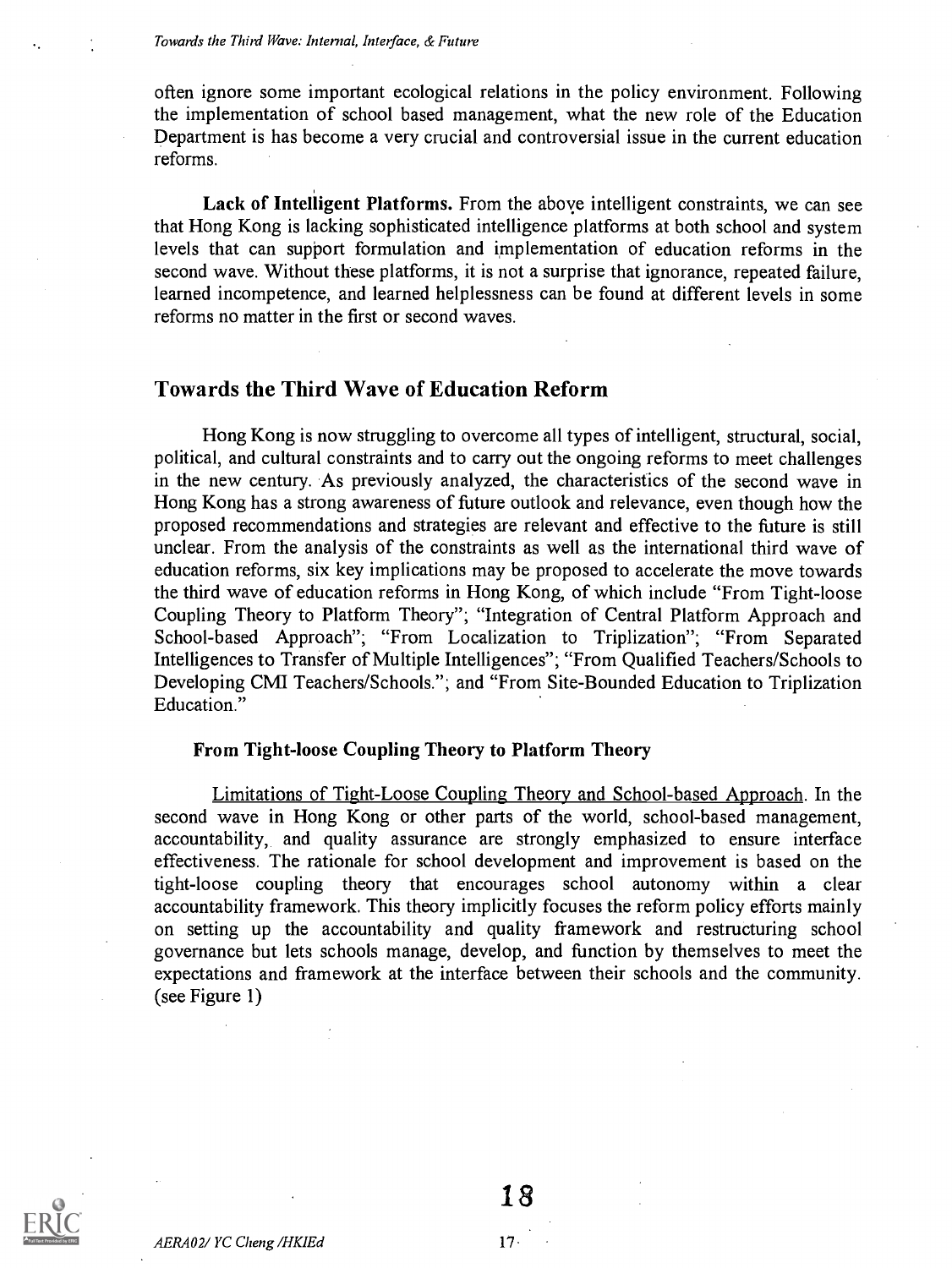

## Figure 1: Tight-Loose Coupling Theory

This line of thinking is not sufficient to help schools and their students meet the challenges and needs in the future for two reasons. Firstly, as discussed at the beginning of this paper, interface effectiveness is not necessary to be future effectiveness. The expectations of stakeholders are often local and short term and their relationship to the future in a context of globalization and transformation in a new millennium may not be necessary and clear. Therefore, the satisfaction of stakeholders in short-term or middle term is not necessarily relevant to the future needs of students, as well as the whole society, in long term.

And secondly, education should not be assumed as a low-technology and low-intelligence "business" such that every school can use a school-based approach, a labor-intensive approach, or a low-knowledge approach to create a very stimulating and effective environment for learning and teaching. As discussed above, many schools and teachers in Hong Kong are spending a lot of time to do their "home-made" "high-tech" materials for teaching and learning. They are now encouraged very much to form different types of networks for mutual sharing of experiences, ideas, and best practices. Even though it is good, but it is still not much helpful or sufficient to raise the level of knowledge, intelligence, and technology used in education if we believe education in the new millennium should be an intelligence-intensive and technology-intensive endeavor.

In other words, school-based approach is good to promote human initiative at the school level but not sufficient to raise the level of intelligence and technology for education.

Towards Platform Theory. We should give up the tight-loose coupling theory and employ the platform theory if we want to overcome the second wave constraints and start the third wave of education reforms. It means that no matter whether for education

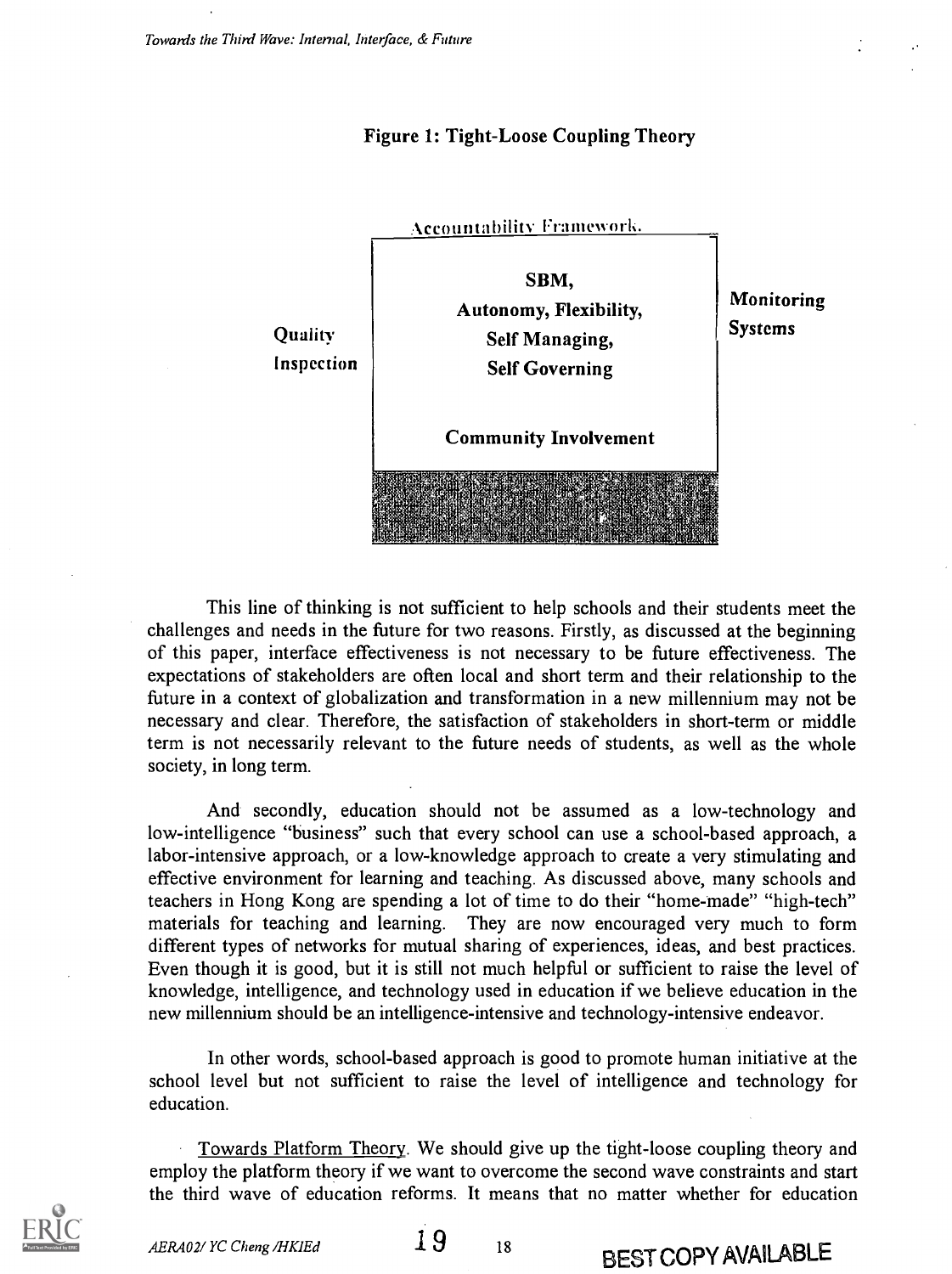reforms or school education, they should be based on a high-level intelligent platform with the following functions: (Figure 2)

- 1. Schools, teachers, and students can save a lot of time and start from a higher level intelligence platform that can provide the state-of-the-art knowledge and technology. They can concentrate their energy and time to use this platform for education, rather than creating from scratch a platform from the lower level. From the spirit of school-based management, they have their flexibility and autonomy to decide how to use the platform more effectively.
- 2. The platform can provide the critical mass of intelligence and knowledge to generate new intelligence, knowledge, and technology to support education reforms and school education and ensure the relevance of the policy development and educational practice to the future.
- 3. The platform itself can be individually, locally, and globally networked to expand the critical mass of intelligence, maximize availability of intellectual resources and create numerous opportunities for continuous intelligence development at different levels of education in Hong Kong.

With the support of these functions, the performance of the education systems, schools, and individuals at the higher platform can therefore be more efficiently enhanced than that at the lower platform.

In addition to the intelligent platform, the provision of structural, social, political, and cultural platforms is also very important to education reforms and school management. How to overcome all types of constraints, develop these platforms and facilitate schools and teachers to perform at a high level is really a crucial strategic issue for further exploration in current education reforms in Hong Kong or other parts of the world.

## Integration of Central Platform Approach and School-based Approach

The establishment of sophisticated intelligent platforms is very capital-intensive, intelligence-intensive, and technology-intensive. Clearly it cannot be done by individual schools or using school-based approach. It should be the major task of the Government. It means that in education reforms, both Central Platform Approach and School-based Approach are important and necessary. The former is used to raise the level of intelligence, knowledge, and technology used in education and the latter is used to promote human initiative in the process of learning, teaching, and management. Depending on the degrees of using these two approaches, there may be four scenarios for education reforms in the coming years, including Scenario A (High intelligence platform + High human initiative), Scenario B (Low intelligence platform + High human initiative), Scenario C (High intelligence platform + Low human initiative), and Scenario D (Low intelligence platform + Low human initiative), as shown in Figure 3. (The detailed discussion of the characteristics of these scenarios and how schools can be shifted from one scenario to another is to be provided in another paper.)



 $20$ 

 $AERA02/$  YC Cheng /HKIEd 19  $\cdot$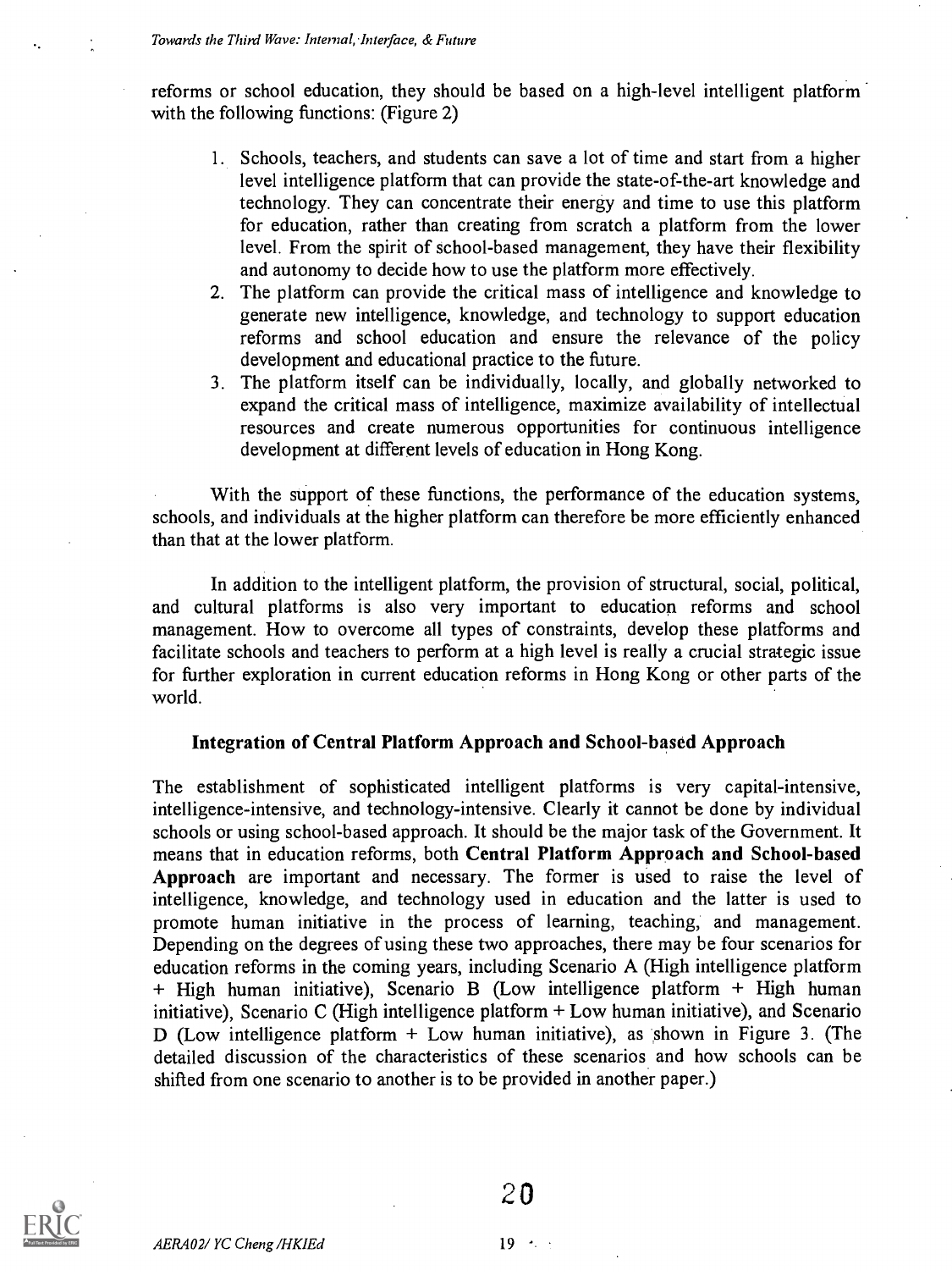





21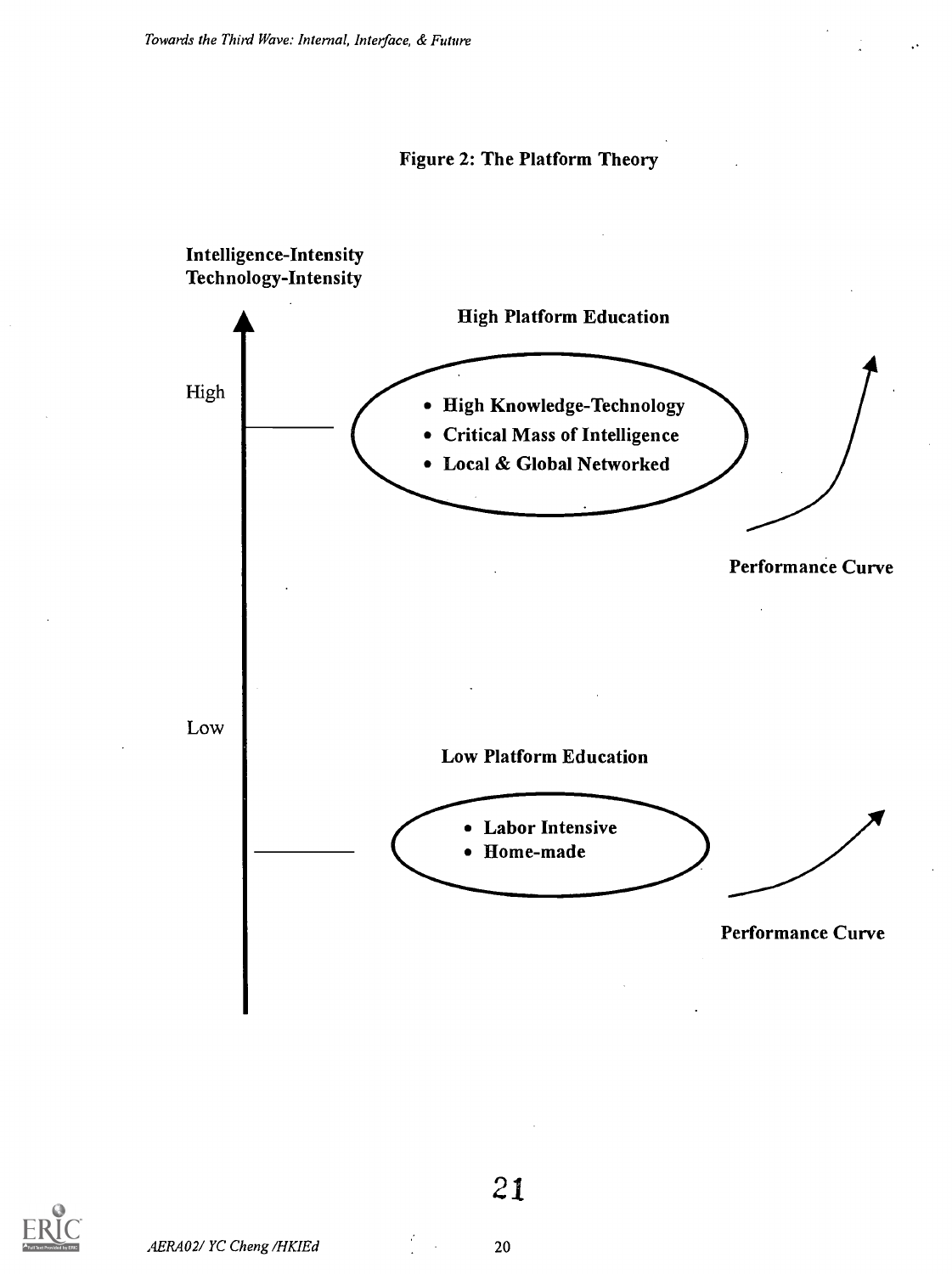Theoretically or from the past experiences, we should prefer Scenario A, emphasizing both central platform approach and school-based approach. I believe, without the high central platform support, schools will be struggling only at a lower level of intelligence and wasting most of their energy but still unable to meet the demands for high intelligence education in the new century. To a great extent, the central intelligent platform is playing an important leading role to proactively and formatively ensure the level of intelligence, knowledge, technology, and even quality at which schools and teachers are operating. This concept is completely different from the traditional accountability that is based on the tight-loose coupling concept.

## Figure 3: Scenarios of Education Reforms



Level of Intelligence Platform (Central Approach)

> Level of Human Initiative (School-based Approach)

## From Localization to Triplization

The rationale of second wave reforms is mainly based on the concepts of localization including decentralization, school-based management, stakeholders' expectations and satisfaction, and accountability to the local community. When compared with the international trends of third wave, the second wave of Hong Kong should move towards the third wave with emphasis on triplization including not only on localization but also globalization and individualization. As discussed at the beginning of this paper, it is hoped that, through globalization in education, reform initiatives can maximize the global relevance and bring in the intellectual resources and support in schooling, teaching, and learning from different parts of the world. Through' localization, the local relevance, community support, and resources can be achieved in schooling, teaching, and learning. Also, through individualization, the motivation, initiative, and creativity of students and



AERA02/ YC Cheng /HKIEd  $2122$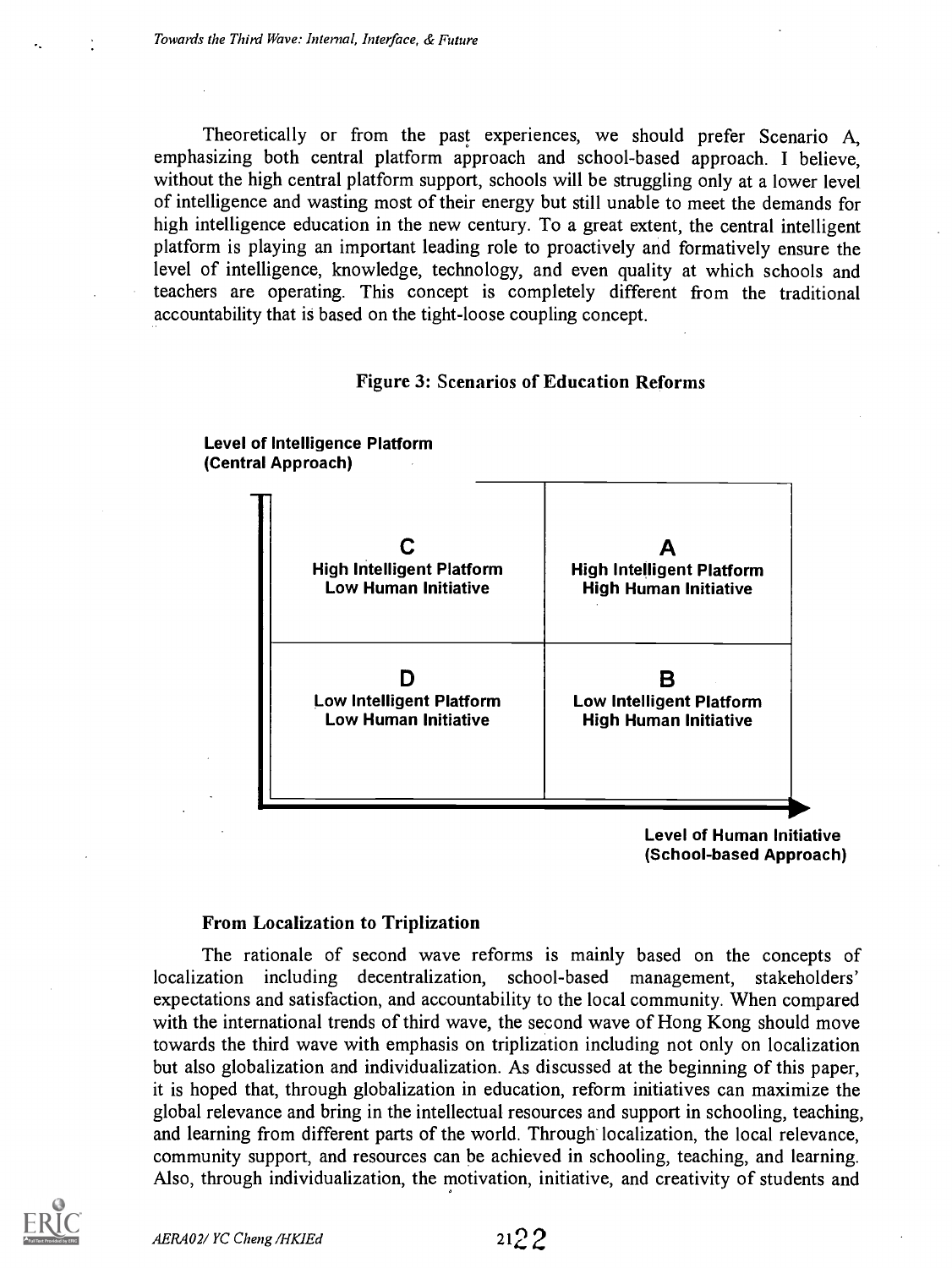teachers can be maximized in schooling, teaching, and learning. As shown in Table 3, there are some implications for education reforms through triplization to achieve unlimited opportunities and multiple global and local resources for learning and development of students and teachers (Cheng, 2000b).

## From Separated Intelligences to Transfer of Multiple Intelligences.

From Howard Gardner's (1993) framework of seven human intelligences, including musical intelligence, bodily-kinesthetic intelligence, logical-mathematical intelligence, linguistic intelligence, spatial intelligence, interpersonal intelligence, and intra-personal intelligence, the current education reforms in Hong Kong or other parts of the world emphasize strongly the development of students' multiple intelligences as one of the major new education aims for the future.

Taking the contexts into consideration, my previous paper (Cheng, 2000b) argues that human intelligence should be contextualized and categorized into the following six Contextualized Multiple Intelligences (CMI), including Technological Intelligence, Economic Intelligence, Social Intelligence, Political Intelligence, Cultural Intelligence, and Learning Intelligence. Also, a Pentagon Theory was proposed to develop CMI, promote learning intelligence, and facilitate mutual transfer of multiple intelligences as the core activities of new education. Intelligence transfer from one type to other types (e.g., from economic intelligence to political intelligence or social intelligence) should represent the achievement of a higher level of intelligence or meta-thinking. The transfer itself can also represent a type of intelligence creativity and generalization. It is hoped that inter-intelligence transfer can be transformed into a dynamic, ongoing, and self-developing process not only at the individual level but also at the group, institutional, community, society, and even international levels. This will be very important to the creation of a high level knowledge economy, an intelligent society or an intelligent global village. Therefore, it provides a new paradigm to reforming education, curriculum, and pedagogy, of which is different from the traditional thinking of development of separated intelligences.

### From Qualified Teachers/Schools to Developing CMI Teachers/Schools.

The success of implementing CMI education for students depends heavily on the quality of teachers and the school. Whether teachers themselves can develop and own a higher level of CMI and whether the school can be a multiple intelligence organization and can provide a MI environment for teaching and learning will affect the design and implementation of CMI education. Therefore, in the reform of school education, how to develop teachers as *Multiple Intelligence Teachers* and schools as *Multiple Intelligence* Schools through staff development and school development inevitably become an important agenda and necessary component.



AERA02/ YC Cheng /HKIEd 22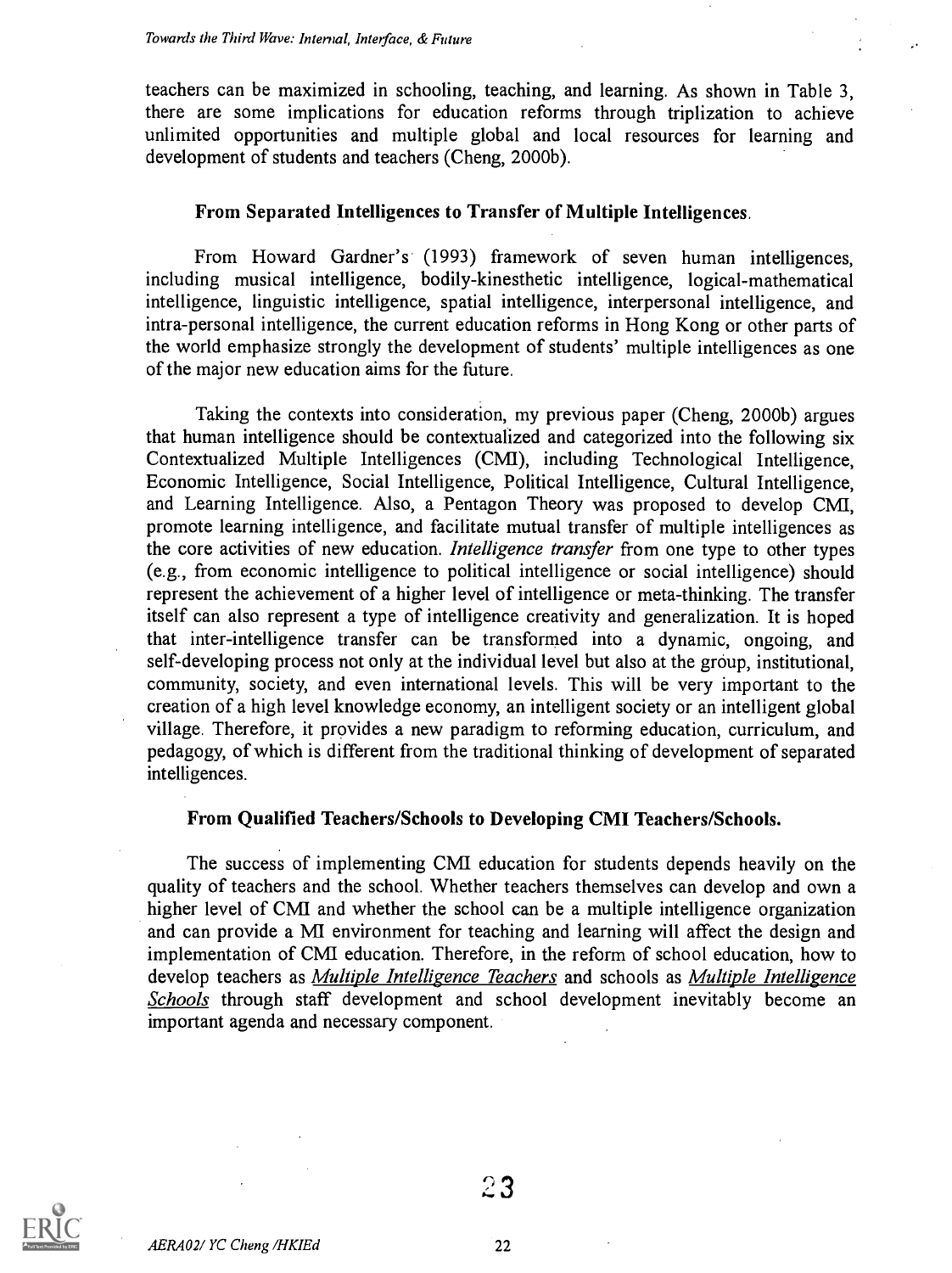|                                                               |                                                                                                                                                                                                                                                                                                                                                                                                                                                                                                                                                                                                              | <b>Implications for</b>                                                                                                                                                                                                                                                                                                                                                                                                                                                                                                                                                                                                                                                  |  |  |
|---------------------------------------------------------------|--------------------------------------------------------------------------------------------------------------------------------------------------------------------------------------------------------------------------------------------------------------------------------------------------------------------------------------------------------------------------------------------------------------------------------------------------------------------------------------------------------------------------------------------------------------------------------------------------------------|--------------------------------------------------------------------------------------------------------------------------------------------------------------------------------------------------------------------------------------------------------------------------------------------------------------------------------------------------------------------------------------------------------------------------------------------------------------------------------------------------------------------------------------------------------------------------------------------------------------------------------------------------------------------------|--|--|
| <b>Conceptions and Characteristics</b><br><b>Triplization</b> |                                                                                                                                                                                                                                                                                                                                                                                                                                                                                                                                                                                                              | <b>Education Reforms</b>                                                                                                                                                                                                                                                                                                                                                                                                                                                                                                                                                                                                                                                 |  |  |
| Globalization                                                 | Transfer, adaptation, and development of<br>values, knowledge, technology and<br>behavioral norms across countries and<br>societies in different parts of the world:<br><b>Global Networking</b><br>Technological, Economic, Social,<br>Political, Cultural, and Learning<br>Globalization<br>Global Growth of Internet<br><b>International Alliances and</b><br>Competitions<br>International Collaboration & Exchange<br>$\bullet$<br>Global Village<br>٠<br>Multi-cultural Integration<br>٠<br><b>International Standards and Benchmarks</b>                                                              | To maximize the global relevance, support,<br>intellectual resources, and initiative in<br>schooling, teaching, and learning: e.g.<br>Web-based Learning<br><b>International Visit/Immersion Program</b><br>$\bullet$<br><b>International Exchange Program</b><br>٠<br>Learning from Internet<br>۰<br>International Partnership in Teaching and<br>$\bullet$<br>Learning at group, class, and individual<br>levels<br><b>Interactions and Sharing through</b><br>٠<br>Video-Conferencing across Countries,<br>Communities, Institutions, and Individuals<br>Curriculum Content on Technological,<br>Economic, Social, Political, Cultural, and<br>Learning Globalization |  |  |
| Localization                                                  | Transfer, adaptation, and development of<br>related values, knowledge, technology, and<br>behavioral norms from/to the local contexts:<br><b>Local Networking</b><br>٠<br>Technological, Economic, Social,<br>Political, Cultural, and Learning<br>Localization<br>Decentralization to the Local Site Level<br><b>Indigenous Culture</b><br>$\bullet$<br><b>Community Needs and Expectations</b><br>$\bullet$<br>Local Involvement, Collaboration and<br>۰<br>Support<br>Local Relevance and Legitimacy<br>$\bullet$<br>School-based Needs and Characteristics<br>$\bullet$<br><b>Social Norms and Ethos</b> | To maximize the local relevance, community<br>support, and initiative in schooling, teaching<br>and learning: e.g.<br><b>Community Involvement</b><br>$\bullet$<br>Parental Involvement & Education<br>$\bullet$<br>Home-School Collaboration<br>$\bullet$<br>School Accountability<br>$\bullet$<br><b>School-based Management</b><br>$\bullet$<br>School-based Curriculum<br>$\bullet$<br><b>Community-related Curriculum</b><br>$\bullet$<br><b>Ability Grouping/ Classroom</b><br>$\bullet$<br>Curriculum Content on Technological,<br>$\bullet$<br>Economic, Social, Political, Cultural, and<br><b>Learning Localization</b>                                        |  |  |
| Individualization                                             | Transfer, adaptation, and development of<br>related external values, knowledge,<br>technology, and behavioral norms to meet<br>the individual needs and characteristics:<br><b>Individualized Services</b><br>Development of Human Potential in<br>Technological, Economic, Social,<br>Political, Cultural and Learning Aspects<br>Human Initiative and Creativity<br>٠<br>Self-actualization<br>Self-managing and Self-governing<br>Special Needs<br>$\bullet$                                                                                                                                              | maximize<br>initiative.<br>To<br>motivation.<br>and<br>creativity in schooling, teaching, and learning:<br>e.g.<br><b>Individualized Educational Programs</b><br>Individualized<br>Learning<br>Targets,<br><b>Methods, and Progress Schedules</b><br>Self Life-long Learning, Self Actualizing,<br>$\bullet$<br>and Self Initiative<br>Self Managing Students, Teachers, and<br>$\bullet$<br><b>Schools</b><br><b>Meeting Special Needs</b><br>$\bullet$<br>Development of Contextualized Multiple<br>$\bullet$<br>Intelligences                                                                                                                                         |  |  |

|  |  | <b>Table 3:</b> Conceptions and Implications of Triplization |
|--|--|--------------------------------------------------------------|
|--|--|--------------------------------------------------------------|

Note: adapted from Cheng (2000b)



 $\bar{A}$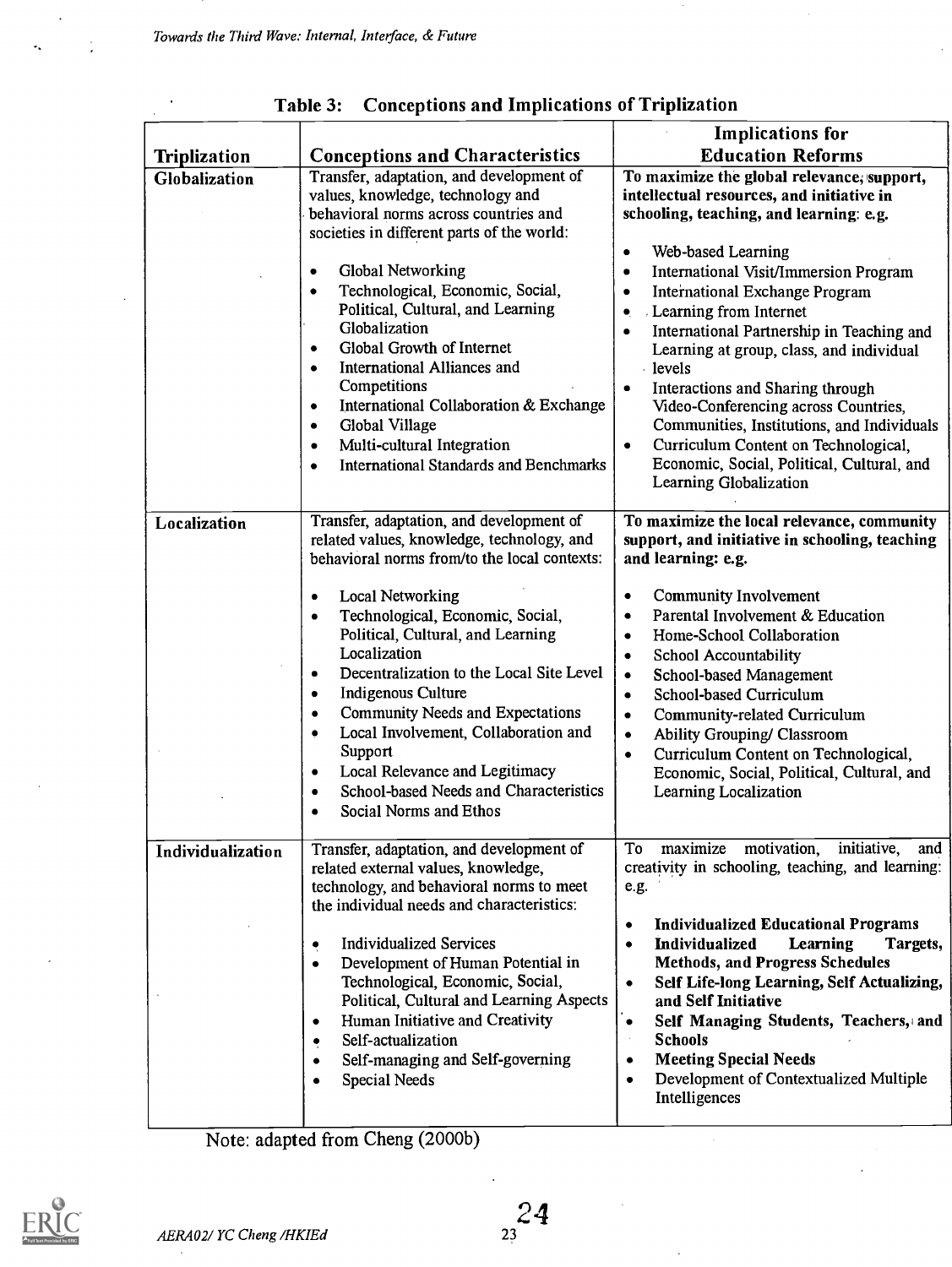## From Site-Bounded Education to Triplization Education.

With the concepts of triplization and contextualized multiple intelligences, there is a clear paradigm shift in education from the traditional site-bounded paradigm towards the new triplization paradigm for the new century. In the new paradigm, students, teachers, and schools can be considered to be triplized: globalized, localized, and individualized during the process of triplization, with the help of the information technology and boundless multiple networkings. Both students and teachers can achieve unlimited opportunities and multiple global and local sources for lifelong learning and development. New curriculum and pedagogy take students as the center of education and facilitate triplized learning and make its process interactive, self-actualizing, discovery, enjoyable, and self-rewarding. They can provide world-class learning for students. Students can learn from the world-class teachers, experts, peers, and learning materials from different parts of the world in any time frame and get local, regional, and global exposure and outlook as a CMI citizen. Some key features of the new and traditional paradigms in learning are summarized in Table 4 for illustration. The detail of the new paradigm in learning, teaching and schooling as contrasted with the traditional paradigm can be found in Cheng (2000b).

| <b>New Triplization Paradigm</b>                     | <b>Traditional Site-Bounded Paradigm</b>               |
|------------------------------------------------------|--------------------------------------------------------|
| <b>Individualized Learning:</b>                      | <b>Reproduced Learning:</b>                            |
| <b>Student as the Centre</b>                         | Student as the Follower                                |
| <b>Individualized Programs</b><br>٠<br>Self-Learning | <b>Standard Programs</b><br><b>Absorbing Knowledge</b> |
| <b>Self-Actualizing Process</b><br>٠                 | Receiving Process                                      |
| How to Learn                                         | How to Gain<br>$\bullet$                               |
| <b>Self Rewarding</b><br>٠                           | <b>External Rewarding</b>                              |
| <b>Localized and Globalized Learning:</b>            | <b>School-Bounded Learning:</b>                        |
| <b>Multiple Sources of Learning</b>                  | Teacher-Based Learning                                 |
| Networked Learning                                   | <b>Separated Learning</b>                              |
| Life-long and Everywhere<br>٠                        | Fixed Period and Within School                         |
| <b>Unlimited Opportunities</b>                       | <b>Limited Opportunities</b>                           |
| World-Class Learning                                 | <b>School Bounded Learning</b>                         |
| Local and International Outlook                      | <b>Mainly School Experiences</b>                       |
|                                                      |                                                        |

### Table 4: Two Paradigms for School Education (Student and Learning)

## Conclusion

This paper has highlighted the three waves of education reforms in both Hong Kong and international contexts. These waves in fact represent three different paradigms to pursue educational effectiveness since the 1980s and earlier. The first wave of reforms



AERA02/ YC Cheng /HKIEd  $25$  24 BEST COPY AVAILABLE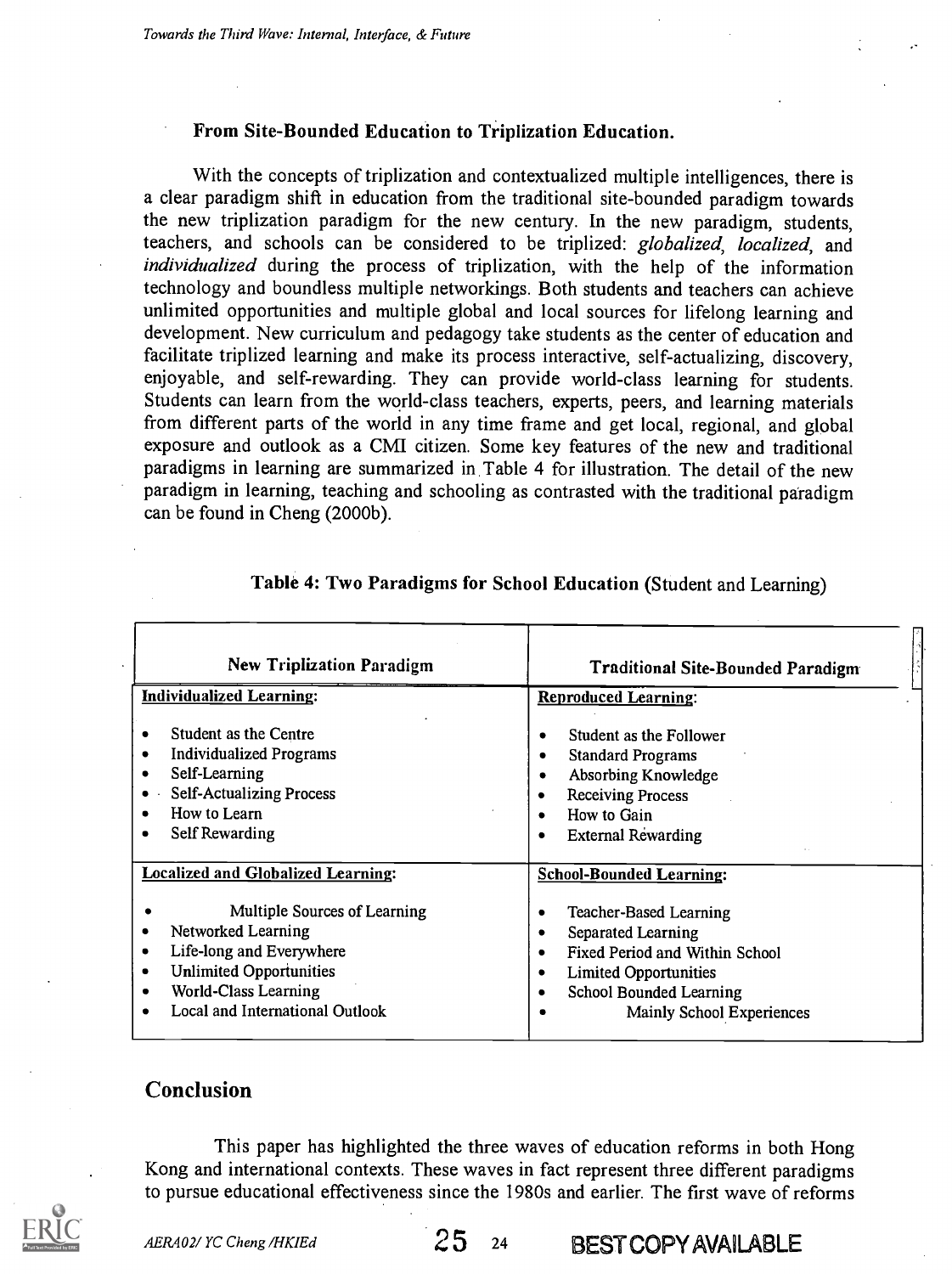focus on the internal effectiveness; the second wave on interface effectiveness in terms of education quality and the third wave on the future effectiveness in terms of relevance to the new education functions and new paradigm of education in the new century. Even though this report has pointed out the directions of education reforms and related paradigm shifts, it does not means that education relevance is sufficient and education quality and internal effectiveness are not important anymore. The waves and paradigm shifts just indicate the change of emphasis, focus, and rationale in interpreting the reality and formulating the priority and strategies in education reforms.

The education reforms in Hong Kong or other parts of the world should aim not only at effectiveness and quality but also at relevance to the future. How to ensure and enhance effectiveness, quality, relevance and their mutual linkages should be still a key concern in the current educational changes and developments in Hong Kong, when moving towards the third wave in new century. Hong Kong people are concerned with, on the one hand, whether the existing education system and practices are effective in achieving planned goals at different levels and, on the other hand, whether the quality of school education can satisfy the diverse and high expectations of stakeholders in such a competitive, changing, and demanding environment in which Hong Kong functions. Further, how the educational aims, content, practices, outcomes, and impacts of education are relevant to the developmental needs of individuals and society in the era of globalization and information is a critical and salient issue in current educational reform.

How to overcome the existing intelligent, structural, social, political, and cultural constraints at different levels and build up the necessary intelligent platforms and other platforms to facilitate high performance of schools, teachers, and students at a high level is another important issue. It is expected in the coming education reforms that gradually,

- the platform theory replaces the tight-loose coupling theory;
- the integration of central platform approach and school-based approach replaces the single school-based approach or the accountability approach;
- the triplization movement including globalizaton, localization, and  $\bullet$ individualization replaces the single localization framework;
- the pentagon theory on development and transfer of contextualized multiple intelligences replaces the emphasis of separated intelligences in education;
- the development of multiple intelligence teachers and schools replaces the traditionally qualified teachers and established schools; and
- the new triplization paradigm of learning replaces the traditional site-bounded paradigm.

The Hong Kong people have shown their strong commitment and effort to education reform for enhancing meaningful social and desirable economic developments in the new century. Even though a number of drawbacks and difficulties would be inevitably encountered in the policy formulation and implementation processes, numerous good opportunities are being created in the second wave and the coming third wave for policy-makers, school practitioners, and educational researchers to pursue educational innovation and effectiveness for the future. Hopefully, the ongoing education experiments, reform experiences, improvement practices, and effectiveness studies at both the school and system levels will not only benefit Hong Kong people, but also make a substantial contribution to the international concern for effectiveness, quality, and relevance in education in the new century.

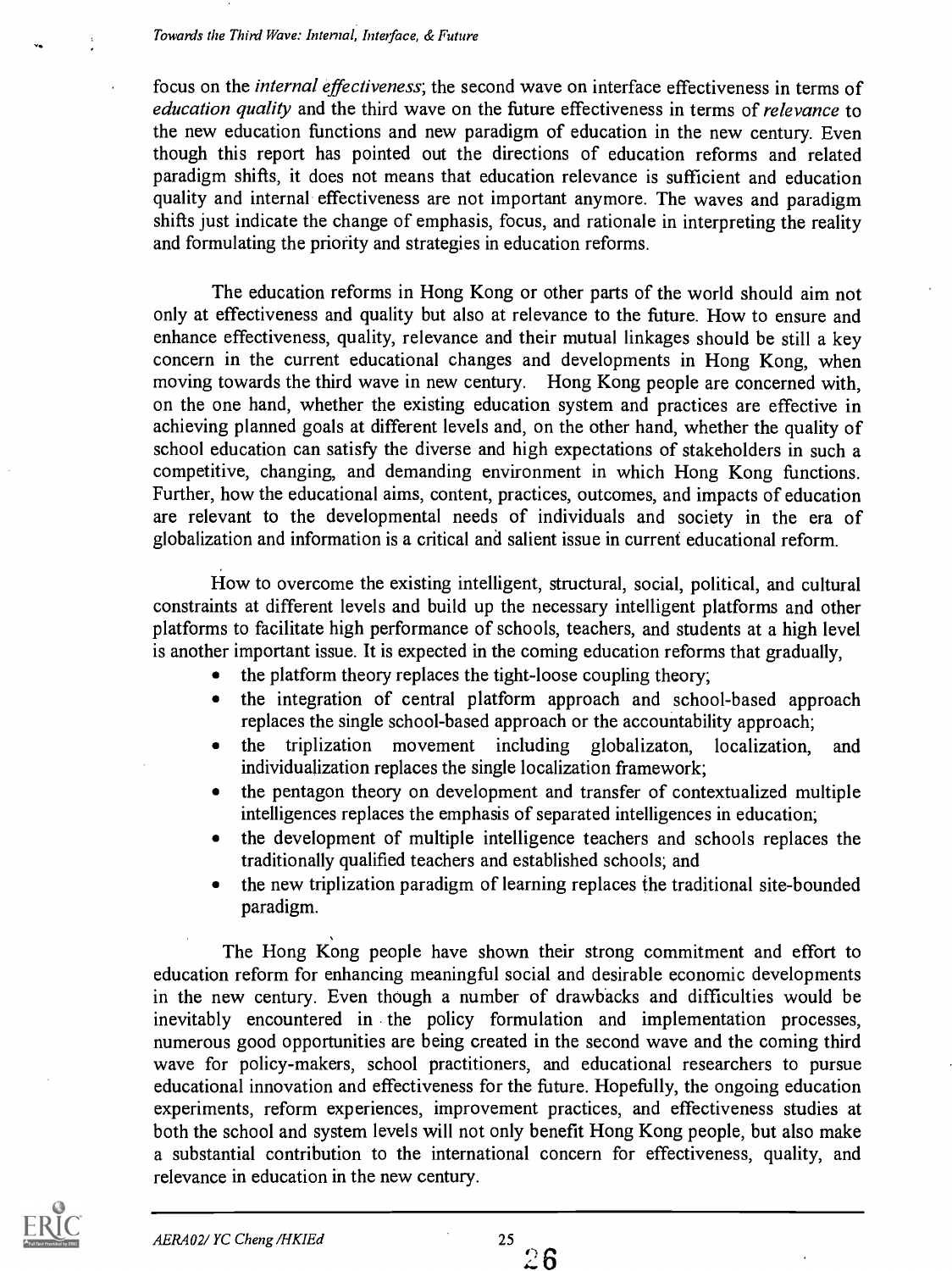\*Note: Part of the material in this paper was adapted from Cheng (2000a), Cheng, Mok, and Tsui (2000), Cheng (2001b).

## **References**

- Advisory Committee on School-based Management (2000 February), Transforming schools into dynamic and accountable professional learning communities. (consultation document) Hong Kong: Government Printer.
- Board of Education. (1996). Report of the Sub-committee on Special Education. Hong Kong: Government Printer.
- Board of Education. (1997). Report on review of 9-year compulsory education. Hong Kong: Government Printer.
- Cheng, Y. C. (1993c). The theory and characteristics of school-based management. International Journal of Educational Management, 7(6), 6-17.
- Cheng, Y. C. (1996b). School effectiveness and school-based management: A mechanism for development. London, UK: The Falmer Press.
- Cheng, Y.C. (2000a). Educational Change and Development in Hong Kong: Effectiveness, Quality, and Relevance, In Townsend, T & Cheng, Y.C. (eds), Educational Change and Development in the Asia-Pacific Region: Challenges for the Future. (pp.17-56) The Netherlands: Swets and Zeitlinger Publisher.
- Cheng, Y.C. (2000b). A CMI-Triplization Paradigm for Reforming Education in the New Millennium. International Journal of Educational Management. 14(4), 156-174.
- Cheng, Y.C. (2001a). Educational Relevance, Quality and Effectiveness: Paradigm Shifts. Invited keynote speech to be presented at the International Congress for School Effectiveness and School Improvement held in 5-9 January 2001 in Toronto, Canada, with the theme "Equity, Globalization, and Change: Education for the 21st Century".
- Cheng, Y.C. (2001b). Education Reforms in Hong Kong: Challenges, Strategies, and International Implications. Invited plenary speech at the International Conference on Education Reforms, organized by the Office of the National Education Commission of Thailand Government to celebrating the  $2<sup>nd</sup>$  Anniversary of Education Reforms in Thailand, in 30 July - 2 August 2001 in Bangkok, Thailand.
- Cheng, Y.C. & Chan, M.T. (2000). Implementation of School-based Management: A Multi-perspective Analysis of Hong Kong Case. International Review of Education, 46(3-4), 205-232. (Germany)
- Cheng, Y. C., & Cheung, W. M. (1995). A framework for the analysis of educational policy. International Journal of Educational Management, 9(6), 10-21.
- Cheng, Y. C., & Cheung, W. M. (1999). Towards school-based management: Uncertainty, meaning, opportunity and development. International Journal of Educational Reform, 8(1), 25-36.
- Cheng, Y.C., Mok, M.M.C., & Tsui, K.T. (2000). Educational Research for Policy Development and Practice in Hong Kong. Invited plenary speech at the Regional Seminar on Educational Research for Policy and Practice, held by National Institute for Educational Research of Japan with the support of UNESCO on 2-7 October 2000 in Tokyo Japan.
- Cheng, Y.C. & Townsend, T. (2000). Educational Change and Development in the Asia-Pacific Region: Trends and Issues, In Townsend, T & Cheng, Y.C. (eds), Educational Change and Development in the Asia-Pacific Region: Challenges for the Future. (pp.317-344) The Netherlands: Swets and Zeitlinger Publisher.
- Curriculum Development Council (2000, November). Learning to learn: The Way forward in curriculum development (consultation document). Hong Kong: Government Printer
- Education and Manpower Branch. (1993). School education in Hong Kong: A statement of aims. Hong Kong: Government Printer.
- Education and Manpower Branch, & Education Department. (1991). School management initiative. Hong Kong: Government Printer.
- Education and Manpower Bureau. (1997). Policy program: The 1997 policy address. Hong Kong: Government Printer.
- Education and Manpower Bureau. (1998a). Information technology for learning in a new era. Hong Kong: Government Printer.
- Education and Manpower Bureau. (1998b). Review of the Education Department (Consultation document). Hong Kong: Government Printer.
- Education Commission. (1984). Education Commission Report No. I. Hong Kong: Government Printer. Education Commission. (1986). Education Commission Report No. 2. Hong Kong: Government Printer.

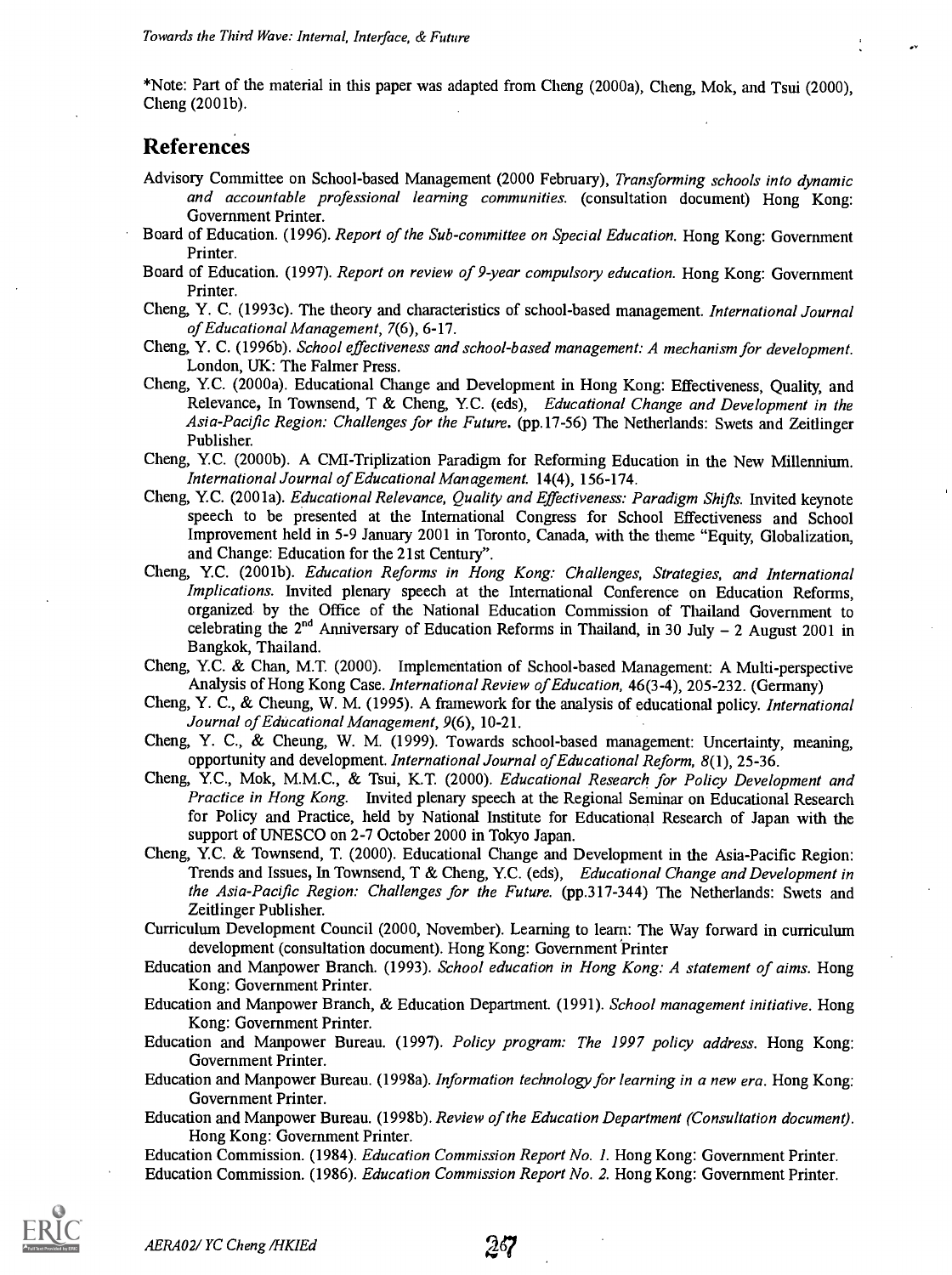Education Commission. (1988). Education Commission Report No. 3: The structure of tertiary education and the future of private schools. Hong Kong: Government Printer.

- Education Commission. (1990). Education Commission Report No. 4: Curriculum and students' behavioral problems in schools. Hong Kong: Government Printer.
- Education Commission. (1992). Education Commission Report No. 5: The teaching profession. Hong Kong: Government Printer.

Education Commission. (1993, October 21). Education Commission sets up working groups. Press release.

- Education Commission. (1996). Education Commission Report No. 6: Enhancing language proficiency: A comprehensive strategy. Hong Kong: Government Printer.
- Education Commission. (1997). Education Commission Report No. 7: Quality school education. Hong Kong: Government Printer.
- Education Commission. (1999a). Education blueprint for the 21st century: Review of academic system Aims of education (Consultation Document). Hong Kong: Government Printer.
- Education Commission. (1999b, September). Review of education system: Framework for educational reform: Learning for life (Consultation Document). Hong Kong: Government Printer.
- Education Commission (2000 May), Review of education system: Reform proposals ( Consultation document). Hong Kong: Government Printer
- Education Commission (2000 September), Learning for life, learning through life: Reform proposals for the education system in Hong Kong. Hong Kong: Government Printer.

Education Department. (1994). Information sheet. Hong Kong: Government Printer.

- Education Department. (1999). Enrolment statistics, 1998. Hong Kong: Education Department Statistics Section.
- Gardner, H. (1993). Multiple intelligences: The theory in practice. New York: Basic Books.

Quality Education Fund. (1998). Introduction to Quality Education Fund. Hong Kong: Author.

- Task Group on Training and Development of School Heads. (1999, June). Leadership training program for principals (Consultation paper). Hong Kong: Education Department.
- Tung, C. H. (1997a, July 1). A future of excellence and prosperity for all. Speech delivered at the ceremony to celebrate the establishment of the Hong Kong Special Administrative Region, Hong Kong.
- Tung, C. H. (1997b, October 8). Building Hong Kong for a new era. Address delivered by the Chief Executive at the provisional Legislative Council meeting.

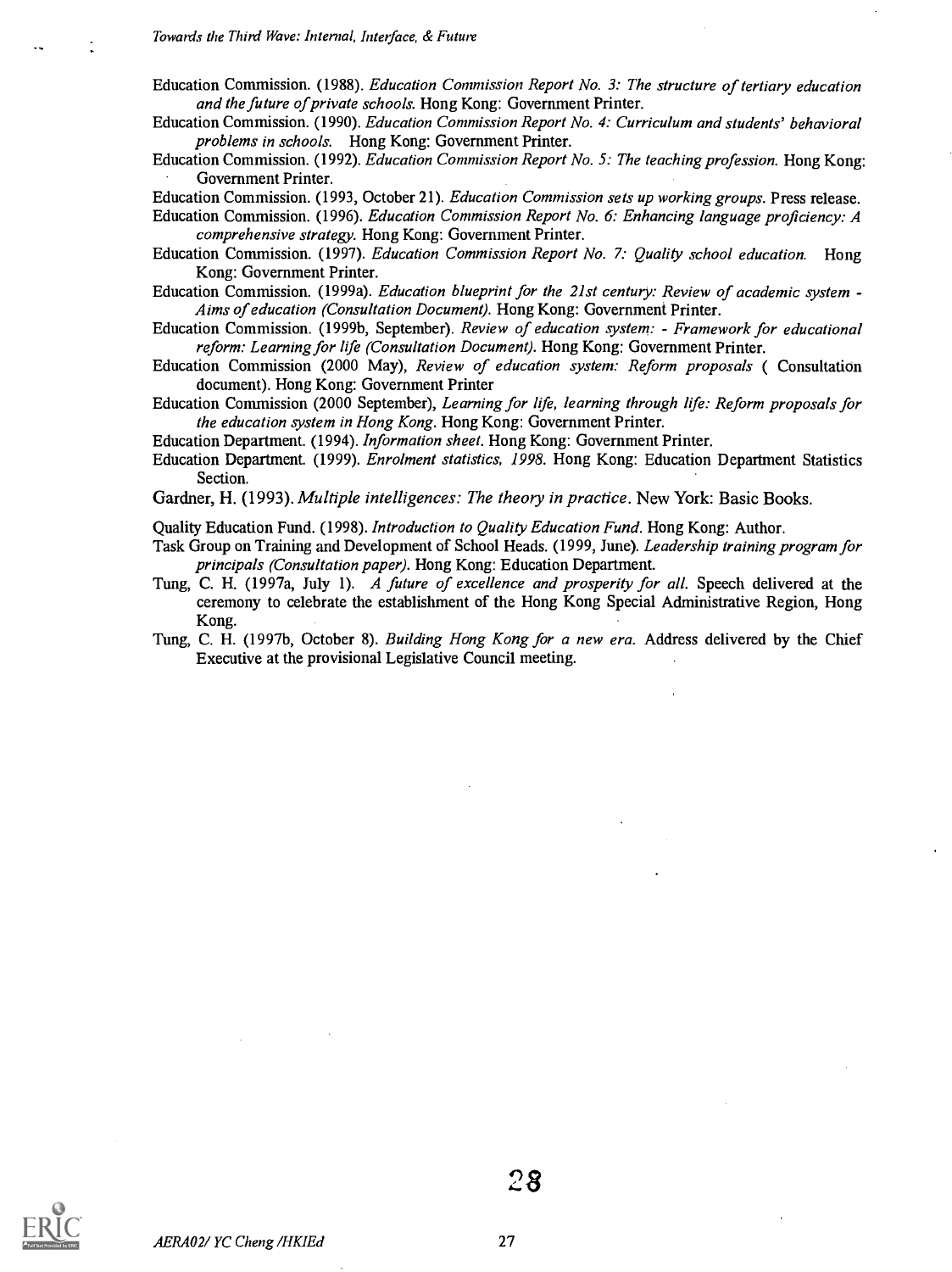

## U.S. Department of Education

Office of Educational Research and Improvement (OERI) National Library of Education (NLE) Educational Resources Information Center (ERIC)



(Over)

# REPRODUCTION RELEASE

(Specific Document)

| <b>I. DOCUMENT IDENTIFICATION:</b> |  |
|------------------------------------|--|
|------------------------------------|--|

## II. REPRODUCTION RELEASE:

In order to disseminate as widely as possible timely and significant materials of interest to the educational community, documents announced in the monthly abstract journal of the ERIC system, Resources in Education (RIE), are usually made available to users in microfiche, reproduced paper copy, and electronic media, and sold through the ERIC Document Reproduction Service (EDRS). Credit is given to the source of each document, and, if reproduction release is granted, one of the following notices is affixed to the document.

If permission is granted to reproduce and disseminate the identified document, please CHECK ONE of the following three options and sign at the bottom of the page.